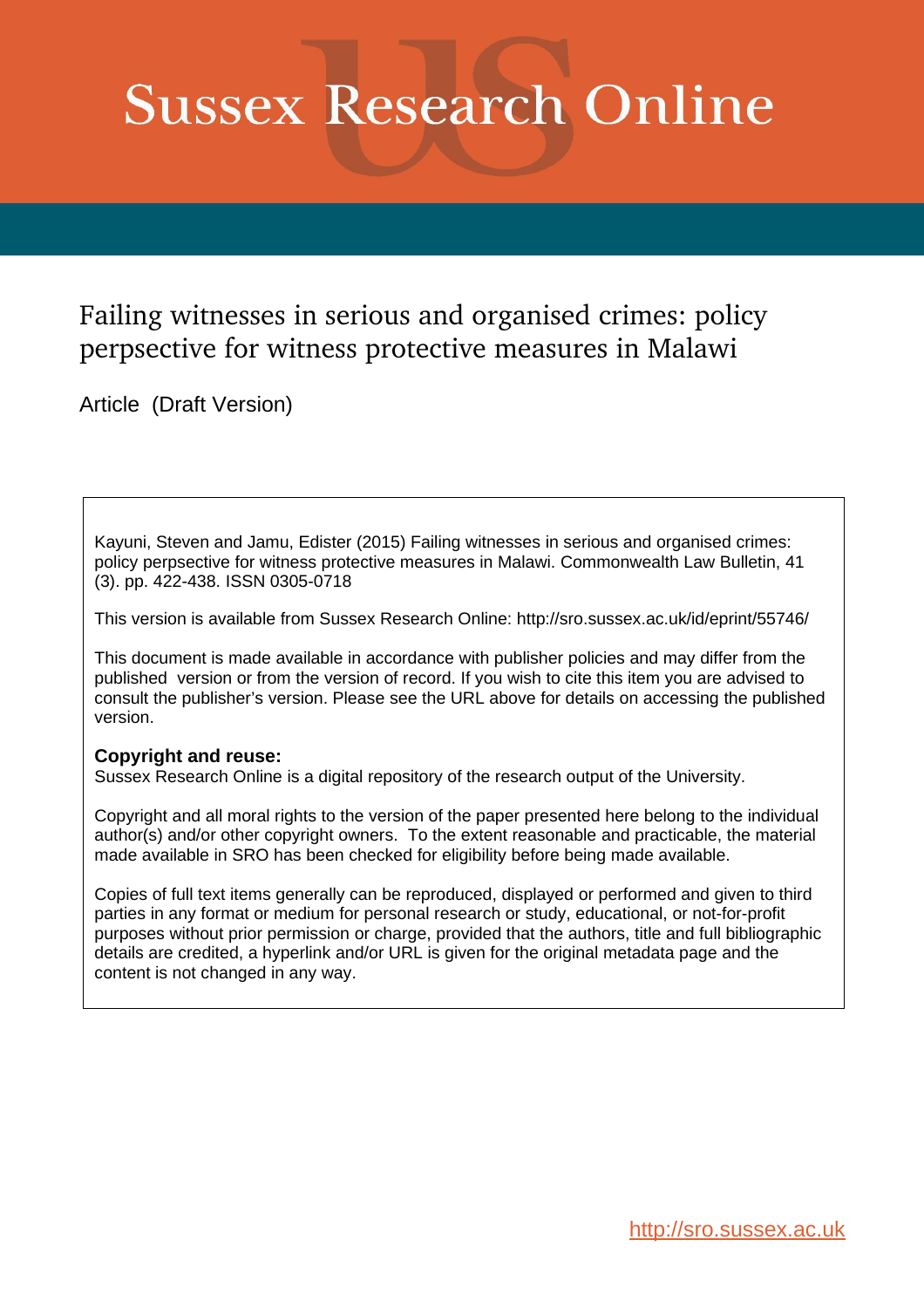#### **DRAFT SUBMISSION**

### **FAILING WITNESSES IN SERIOUS AND ORGANISED CRIMES: POLICY PERSPECTIVES TO MALAWI'S HEEDLESSNESS FOR WITNESS PROTECTIVE MEASURES**

Steven Kayuni\*

Edister Jamu\*\*

<sup>\*</sup> Doctoral Researcher, School of Law, Politics and Sociology, Freeman Centre, University of Sussex, Brighton, UK. Email: [s.kayuni@sussex.ac.uk](mailto:s.kayuni@sussex.ac.uk) / [skayuni@lawyer.com](mailto:skayuni@lawyer.com)

<sup>\*\*</sup>Postgraduate Researcher, Leeds University Business School, University of Leeds, Leeds, UK. Email: [bnesj@leeds.ac.uk/](mailto:bnesj@leeds.ac.uk) ejamu@cc.ac.mw/edisterj@yahoo.co.uk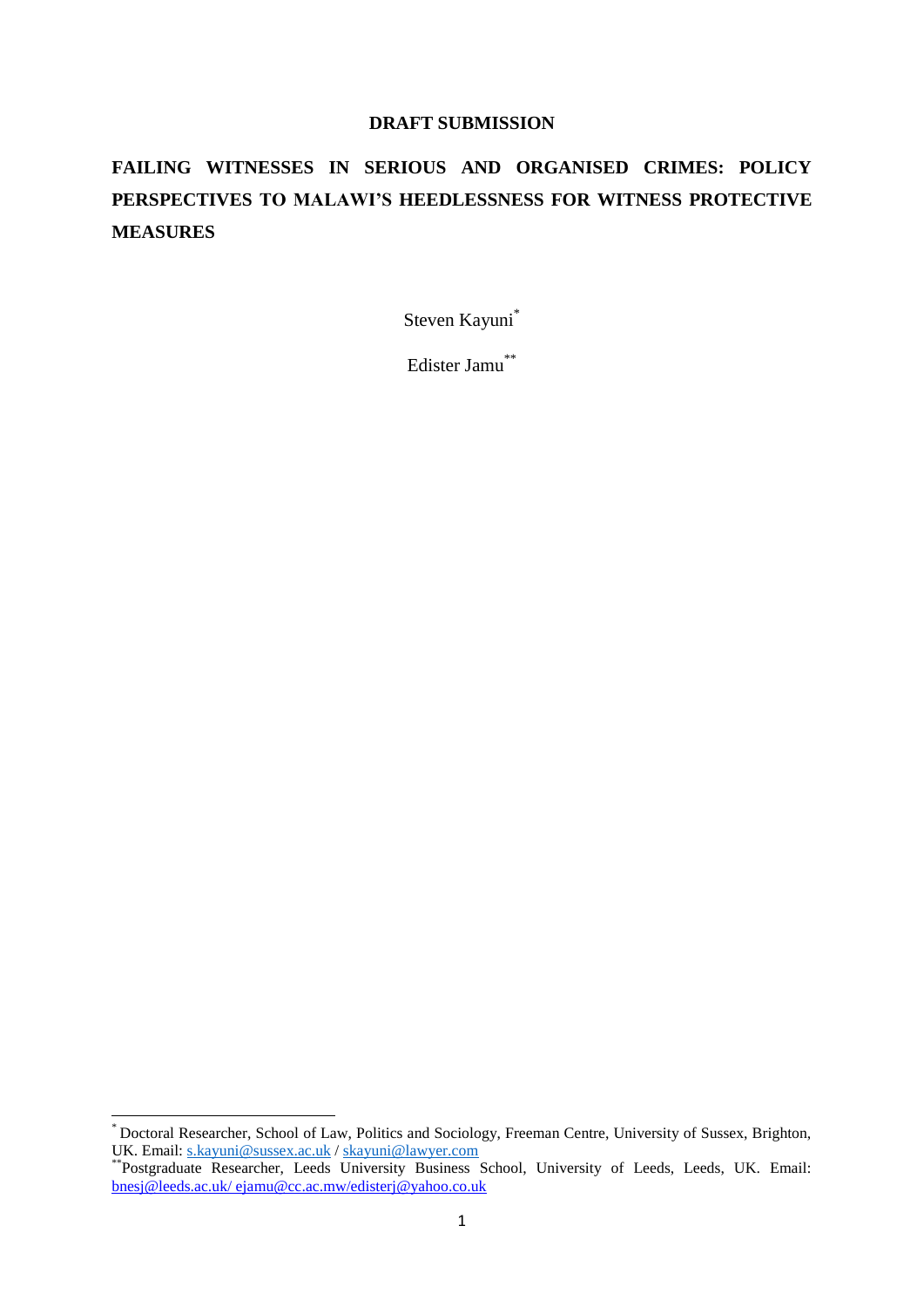#### **ABSTRACT**

Witness protection (procedural and non-procedural) concept has become firmly entrenched in modern criminal justice systems for purposes of securing the much needed testimony and amelioration of vulnerable witnesses' circumstances. Witness protective measures have been used mostly in serious and organized crime prosecutions. Notwithstanding this, Malawi's criminal justice system including its reforms has completely ignored this leaving witnesses vulnerable to tampering and intimidation. This article explores Malawi"s circumstances by focusing on serious and organised crime such as corruption and money laundering. It further offers some recommendations and policy perspectives as to what can possibly be done to ameliorate the witness situation.

**Key words**: Criminal law, serious and organised crime, witness protection, policy-oriented jurisprudence, protective segregation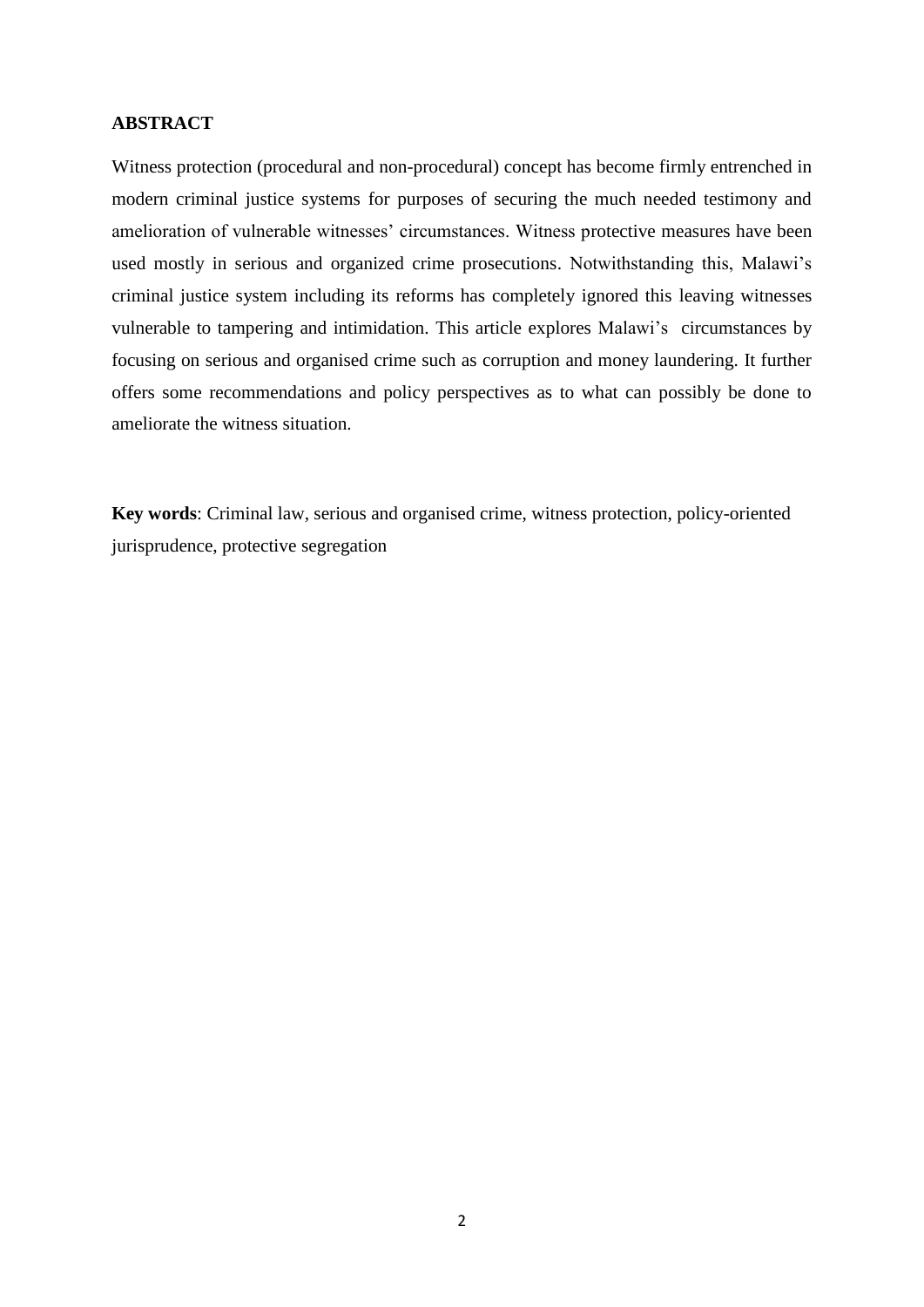#### **1.0 INTRODUCTION**

In any crime that goes to court, the presence of a witness to testify against a suspect draws equal interest from both the prosecution and the defence. The interest of prosecution in obtaining a conviction mostly hinges on witnesses and other forms of evidence. On the other hand, the suspect is either interested in keeping witnesses from testifying or impeaching the creditworthiness of their testimony through various conventional and unconventional processes.Unconventional means such as witness harm, intimidation and interference are a common occurrence and a fundamental threat to the rule of law and operational strategies of any reliable criminal justice system. These tendencies become complex and sophisticated during investigations, prosecutions and adjudication of serious and organised crimes.<sup>2</sup>Thus provision of procedural and non-procedural protective measures ensure that witnesses are fully protected and freely make available crucial evidence.<sup>3</sup> Despite Malawi having the Penal Code,<sup>4</sup> Corrupt Practices Act  $(CPA)^5$ , Money Laundering, Proceeds of Serious Crime, Terrorist Financing Act (ML/TF), and Prisons Act<sup>7</sup>as part of processes and strategies for fighting serious and organised crime, there are no sufficient provisions to protect witnesses from both physical and psychological threats arising from their contact with the criminal justice system.This article discusses the need for a legal and policy perspective that would urgently address the necessity for sufficient witness protection in Malawi. In its approach to the discussion, it embraces policy-oriented jurisprudence.<sup>8</sup> Policy-oriented jurisprudence considers law as a decision-making process aimed at achieving human goods as cherished community values. <sup>9</sup>Firstly, the article considers brief origins of witness protection using the United States and Italy as main examples for common law and civil law respectively. Secondly, it analyses the legal and psycho-social circumstances of witnesses in Malawi.

 $1$  O'Flaherty, B. &R, Sethi, 'Witness Protection' (2010) 39(2) Journal of Legal Studies, 399-432.

 $2$  F,Eniko, 'Rising Importance on the Protection of Witnesses in the European Union', (2006) 77 Revue Internationale De Droit Penal, .313-314

<sup>3</sup> *See generally*, S, Glucic, *et. al*, *Protecting Witnesses of Serious Crimes-Training Manual for Law Enforcement and Judiciary*, (Strasburg, Council of Europe Publishing, 2006)

<sup>4</sup> Chapter 07:01 of the Laws of Malawi, [http://www.malawilii.org/files/mw/legislation/consolidated](http://www.malawilii.org/files/mw/legislation/consolidated-act/7:01/penal_code_pdf_14611.pdf)[act/7:01/penal\\_code\\_pdf\\_14611.pdf,](http://www.malawilii.org/files/mw/legislation/consolidated-act/7:01/penal_code_pdf_14611.pdf) accessed on 23 February 2015

<sup>5</sup> Chapter 07:04 of the Laws of Malawi, [http://www.malawilii.org/files/mw/legislation/consolidated-](http://www.malawilii.org/files/mw/legislation/consolidated-act/7:04/corrupt_practices_act_pdf_90548.pdf) $\frac{\text{act/7:04/corrupt\ practices\ act\ pdf\ 90548.pdf}}{\text{Act}}$ , accessed on 23 February 2015<br>  $\frac{6}{6}$  Act Number 11 of 2006 of the

<sup>&</sup>lt;sup>6</sup> Act Number 11 of 2006 of the Laws of Malawi, [http://www.malawilii.org/files/mw/legislation/act/2006/11/money\\_laundering\\_act\\_2006\\_pdf\\_19156.pdf,](http://www.malawilii.org/files/mw/legislation/act/2006/11/money_laundering_act_2006_pdf_19156.pdf) accessed on 23 February, 2015

 $7$  Chapter 09:02 of the Laws of Malawi,

<sup>&</sup>lt;sup>8</sup>M, McDougal, 'The Impact of International Law Upon National Law: A Policy-Oriented Perspective'(1959) 4 South Dakota Law Review, 25

<sup>9</sup>H, D, Lasswell, &M, McDougal, "Jurisprudence in Policy-Oriented Perspective", (1966-1967) 19 University of Florida Law Review, 486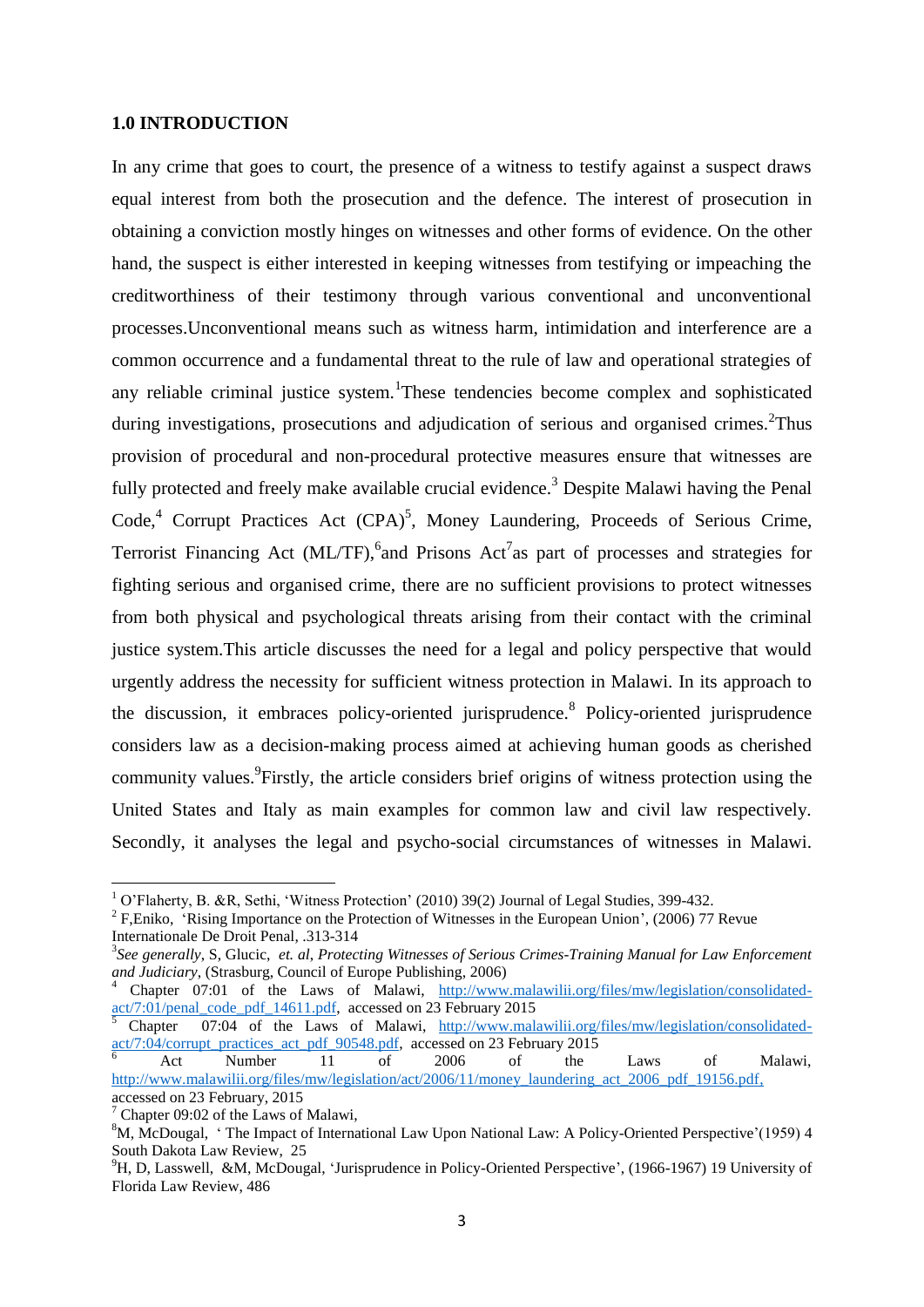Thirdly and in conclusion the article sums up the discussion and calls for reforms that would postulate the values that witnesses add to criminal trials.

## **2.0 BACKGROUND TO WITNESS PROTECTION**

#### **2.1COMMON LAW JURISDICTIONS**

In most common law jurisdictions, a person who gives a statement is required to physically testify as a witness during trial.<sup>10</sup> Thus in order to achieve a successful prosecution, the role<sup>11</sup> which witnesses play in investigations and fear-free testimony is paramount.<sup>12</sup> Witness protective measures can be traced back to legal and policy framework of the United States Federal Government in the 1970s.<sup>13</sup> During that time, many prosecutions of organised crimes were suspended<sup>14</sup> because of murder of witnesses<sup>15</sup> or withdrawal of testimony due to fears of reprisals.<sup>16</sup>This eventually led to the establishment of a formal Witness Protection Program (WPP). The WPP, now known as Witness Security Program (WITSEC) $<sup>17</sup>$ , authorized</sup> government to provide temporary or permanent protection for threatened witnesses.<sup>18</sup>Although opponents initially describedthe program as complex, nonimplementable and not beneficial to the public as it seriously affected due process of the law, protected criminals and excessively expensive,  $,$ <sup>19</sup> WITSEC became the most valuable and salient tool for fighting organized crime and major criminal activity.<sup>20</sup>Bypreventing witness interference,<sup>21</sup> intimidation and deaths.<sup>22</sup>It still exists up to date<sup>23</sup> extending to protection of

<sup>16</sup>*United States–v-Gravel, 605F.2d 750, (5<sup>th</sup>Circuit, 1979)* 

<sup>18</sup> Levin, *Op. Cit*, 209-210

 $\overline{a}$ 

<sup>&</sup>lt;sup>10</sup> J.,M, Levin, 'Organized Crime and Insulated Violence: Federal Liability for Illegal Conduct in Witness Protection Program', (1985) 76(1) Journal of Criminal Law and Criminology, 208

<sup>&</sup>lt;sup>11</sup> N, R, Fyfe, *et.al.*, 'Desperately Seeking Safety: Witnesses Experiences of Intimidation, Protection and Relocation", (2000) 40 British Journal of Criminology,675

<sup>12</sup>W, Maynard, *Witness Intimidation, Strategies for Prevention, Police Research Group, Crime and Prevention*(London, Home Office – Police Department, 1994), 4

 $13$  N, R, Slate, 'The Federal Witness Protection Program: Its Evolution and Continues Growing Pains', (1997) 16(2) Criminal Justice Ethics,20

<sup>&</sup>lt;sup>14</sup>N, V, Demleitner, 'Witness Protection in Criminal Cases: Anonymity, Disguise or Other Options?'(1998) 46 American Journal of Comparative Law Supplement, 644

<sup>15</sup>*US–v-Mastrangelo* 662, F.2d. 946, 949 (2ndCircuit 1981), 456 US 973 (1982)

<sup>&</sup>lt;sup>17</sup>[http://www.usmarshals.gov/witsec/,](http://www.usmarshals.gov/witsec/)accessed on 23 February, 2015

<sup>&</sup>lt;sup>19</sup>M, R, Krasno, 'The Victim and Witness Protection Act of 1982–Does It Promise More Than The System Can Deliver?", (1982-1983) 66 Judicature, 469

<sup>20</sup>Slate, *Op. Cit*,20

 $^{21}$ T.M, Riley, 'Tampering with Witness Tampering: Resolving the Quandary Surrounding 18 U.S.C Sections 1503 & 1512", (1999) 77 Washington University Law Quarterly, 270-271

<sup>&</sup>lt;sup>22</sup>R, Goldstock, &D, T, Coenen, "Controlling the Contemporary Loan sharks: Law of Illicit Lending and the Problem of Witness Fear', (1980) 65(2) Cornell Law Review, 206-208

 $^{23}$ [http://www.usmarshals.gov/witsec/,](http://www.usmarshals.gov/witsec/) accessed on 23 February, 2015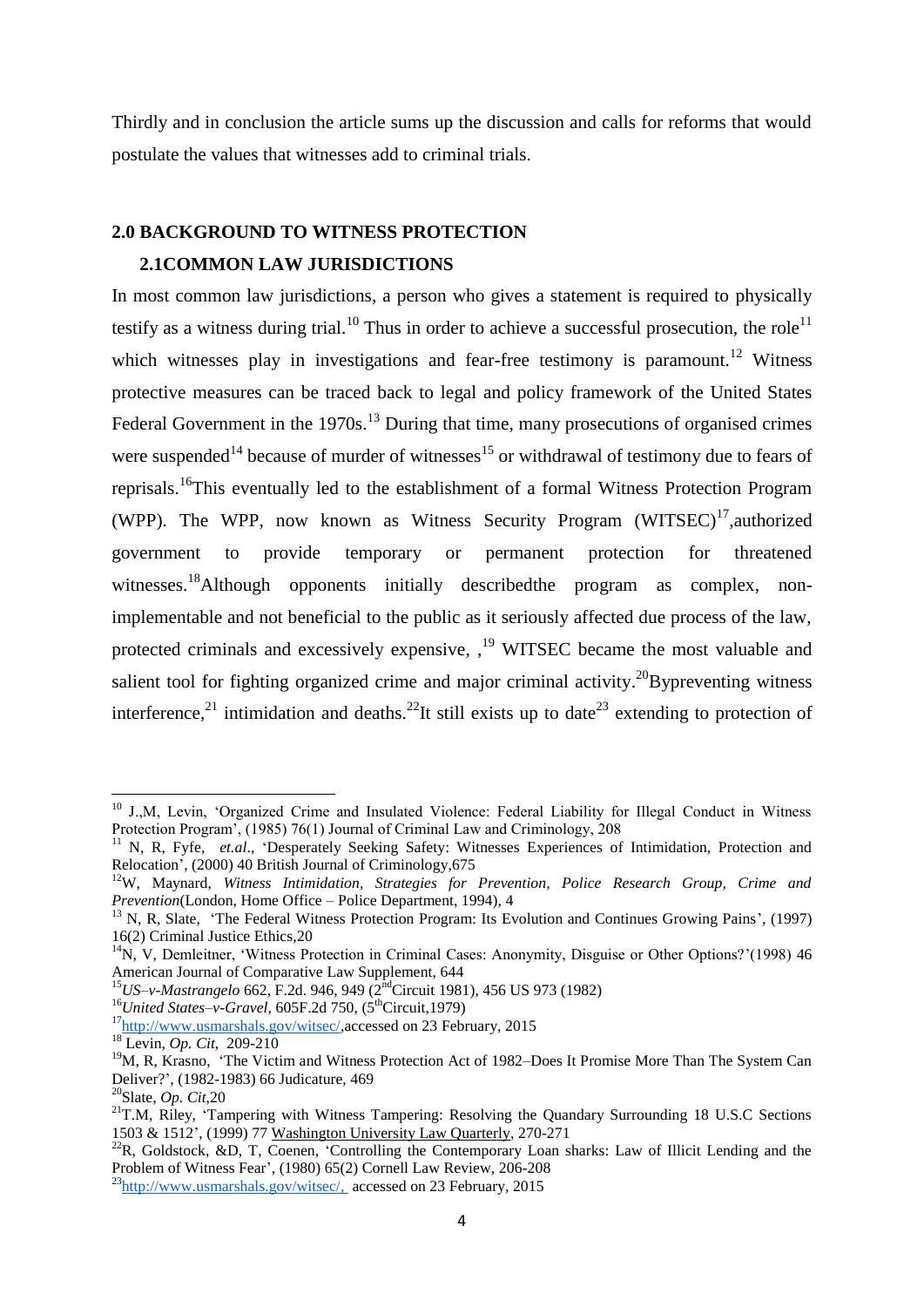those witnesses who are serving prison sentence in form of special housing administrative and segregated protection.<sup>24</sup>

#### **2.2 CIVIL LAW JURISDICTIONS**

Due to domination of mass communications, Anglo-American cultural representations have penetrated all global areas.<sup>25</sup> This has turned the WITSEC into a paradigm programme<sup>26</sup> spreading and modernising many criminal justice systems in both common<sup>27</sup> and civil<sup>28</sup> law jurisdictions. The urge and need to fight a wave of organised crime in the early 1990s prompted several civil law jurisdictions to start considering the use and protection of insider witnesses as a strategic tool for combating organised crime.<sup>29</sup> There was need to modify Anglo-American protective measures to suit their needs.<sup>30</sup> For instance, the anti-mafia trials in Italy depended heavily on mafia gang members known as *pentiti* to provide organisational structure of the mafia world dealings.<sup>31</sup> Former mafia associates would be supported in the witness protection program and reintegrated into the community only in exchange for their evidence.<sup>32</sup> The WPP became Italy"s secret anti-mob weapon that immensely advanced and sophisticated the fight against organised crime.<sup>33</sup> In other jurisdictions such as Germany<sup>34</sup> guidelines have been set down ranging from nature of protection for a witness, gravity of an offence, rights of an accused and impact of protective measures on both the accused and the witness<sup>35</sup> including his or her family members or other relatives at risk.<sup>36</sup>

 $24$ M, Schlanger, 'Regulating Segregation: The Contribution of the ABA Criminal Justice Standards on the Treatment of Prisoners', (2010) 47 American Criminal Law Review, 1421-1422

<sup>25</sup>J., Hatchard, *et al*, "Comparative Criminal Procedure: An Overview" in Hatchard, J., *et. al.*,(Eds.) *Comparative Criminal Procedure*, (London: British Institute of International and Comparative Law, 1996), 1

<sup>26</sup>*See Generally*L, Robert-Smith, (2000) *Review of the Western Australia Police Witness Protection Program*,(Volume 1: Perth, Government of Western Australia, 2000)

<sup>&</sup>lt;sup>27</sup> Australia, Canada, Kenya, South Africa, Ireland, Jamaica, New Zealand, Philippines, Hong Kong China and many other commonwealth countries.

<sup>&</sup>lt;sup>28</sup> Italy, Belgium, France, Germany, Austria, Hungary, Sweden, Denmark, Czechoslovakia, Bosnia and Herzegovina

 $^{29}$ F, Allum, &N, Fyfe, 'Developments in State Witness Protection Programmes: Italian Experience in an International Comparative Perspective", (2008) 2(1) Policing, 92

<sup>30</sup> UN,*Good Practices for the Protection of Witnesses in Criminal Proceedings Involving Organised Crime*, (UNODC, New York,2008), 7-15

 $31N$ , Fyfe, & H, McKay, 'Police Protection of Intimidated Witnesses: A Study of the Strathclyde Police Witness Protection Programme', (2000) 10(3) Policing and Society: An International Journal of Research and Policy, 339

<sup>32</sup>F, Allum, &N, Fyfe, *Op. Cit*, 93

<sup>&</sup>lt;sup>33</sup>F, Allum,[,http://bigstory.ap.org/article/italys-secret-anti-mob-weapon-witness-protection,](http://bigstory.ap.org/article/italys-secret-anti-mob-weapon-witness-protection) accessed on 23February, 2015

<sup>&</sup>lt;sup>34</sup>R. Vogler, *Germany: A Guide to the German Criminal Justice System*, (London, Prisoners Abroad, 1989), p.6 <sup>35</sup> UN, *Op. Cit*, pp.7-13

<sup>36</sup>N, Fyfe, &J, Sheptycki, *Op. Cit*, .324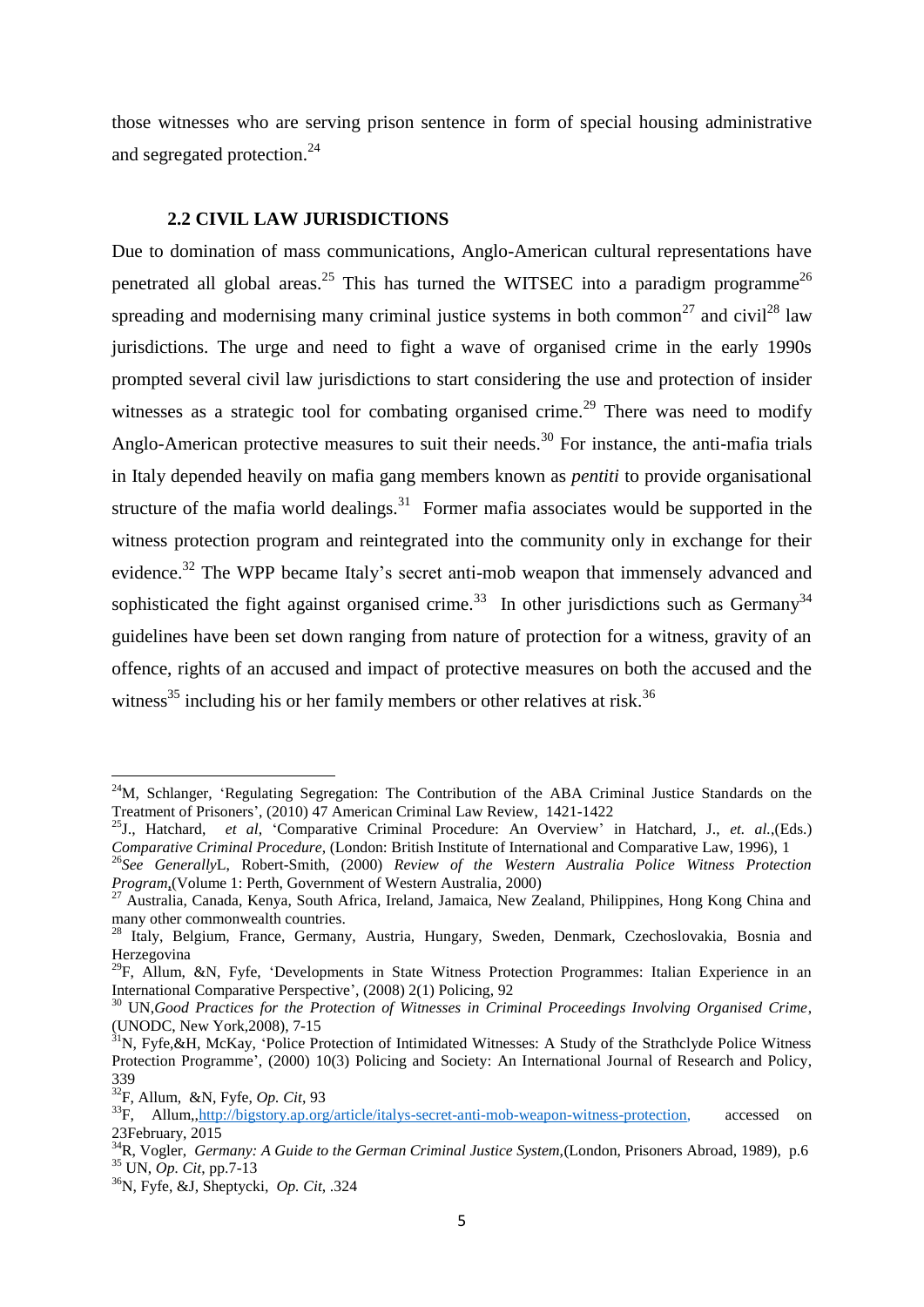Common and civil law jurisdictions have had and still have challenges as regards protective measures for witnesses. In common law jurisdictions, there has been defective decisionmaking process that has little regard for all participants such as the witnesses themselves, the defence and the Court.<sup>37</sup> This has led to erratic assistance to witnesses and excessive expenditures.<sup>38</sup> Further, there has been an issue of over-admission and runaway costs<sup>39</sup> and lack of balance between public interest and the interests of the public within the program.  $^{40}$ In civil law jurisdictions challenges have ranged from lack of statutory footing for the protective measures,<sup>41</sup> coordination and effective working relationship among agencies involved in investigations and witness protection to bureaucratic and slow-paced decision-making.<sup>42</sup> Further, there has been an outcry for misuse and threat to civil liberties of the accused person.<sup>43</sup> This has led to the rule of law being undermined.<sup>44</sup> For instance investigative judge"s powers of restrictive witness, accused or public participation in trial through audio or video transmission, use of sworn affidavits in place of *viva voce* evidence<sup>45</sup> and hiding of

 $37P$ , E, Hart, (2009) 'Falling Through the Cracks: The Shortcomings of Victim and Witness Protection Under Section 1512 of the Federal Victim and Witness Protection Act', (2009) 43 Valparaiso University Law Review, p.775

 $38$  One Case within 30 hours there was use of 13marshall officers, armoured vehicles, bullet proof trucks, smoke canisters, 5 trucks of electronic alarms in safe houses, Gao Report, [http://www.gao.gov/products/GGD-83-25,](http://www.gao.gov/products/GGD-83-25) accessed on 18 February 2015

<sup>39</sup>Report of the Controller General of the United States, *Changes Needed in the Witness Security Program*, (Gao Report, 1983), 7-8, [http://www.gao.gov/products/GGD-83-25,](http://www.gao.gov/products/GGD-83-25), accessed on 24 February, 2015 In a Report to Congress Subcommittee, government accountability office reported that WPP in 1982 was designed to adopt no more than 50 witnesses per year but in practice it had accepted 4000 witnesses and over 8000 family members with a staggering USD 28 million annual cost; Between 1991 and July 1994, 79 witnesses and 150 family members had received its services at an average cost of \$20,000 for a family of 4 leading to a conviction of over 100 people, G, Schur, *Statement before the Senate Subcommittee on Crime and Criminal Justice of the Committee on the Judiciary, House of Representatives, 103 Congress (2nd Session), 4 August, 1994*, (Washington: US Government Printing Office, 1994), 24 – 37; As of 2010, 16, 000 witnesses and their families were into the WITSEC with more than USD 25 million and 10 new participants admitted every month, J, S, Albanese, *Organized Crime in Our Times*, (New York, Mathew Blender & Company,2010), 286-288

<sup>&</sup>lt;sup>40</sup>R, J, Lawson, 'Lying, Cheating and Stealing at Government Expense: Striking a Balance Between the Public Interest and the Interests of the Public in the Protection Program", (1992) 24 Arizona State Law Journal, 1430- 1431

<sup>41</sup>N, Fyfe, ,&J, Sheptycki,, *Op.Cit*,.325; *see also*R, Vogler, *France: A Guide to the French Criminal Justice System*, ( London, Prisoners Abroad, 1989), 8-9; X, Zhang, "The Emergence of "Black Society" Crime in China", (2001) 1(2) Forum on Crime and Society,.53-72; G, Jin, "The Protection and Remedies for Victims of Crime and Abuse of Power in China", (2006) 70 Resource Material Series, 148

<sup>&</sup>lt;sup>42</sup> Czech Republic system requires Supreme Court Judge as final decision maker on WPP admission, police or penitentiary president has temporal admission powers; F, Allum, &N, Fyfe, *Op.Cit*, .96-97

 $^{43}$ J. Schneider,, &P, Schneider 'Suggestions from the Antimafia Struggle in Sicily' (2002) 75(1) Anthropological Quarterly,156

<sup>44</sup>J, P, W, Hilger, "Organized Crime/ Witness Protection in Germany", (2001) 58 Resource Material Series, 104 <sup>45</sup>N, Fyfe, ,&J, Sheptycki, , *Op. Cit*, 324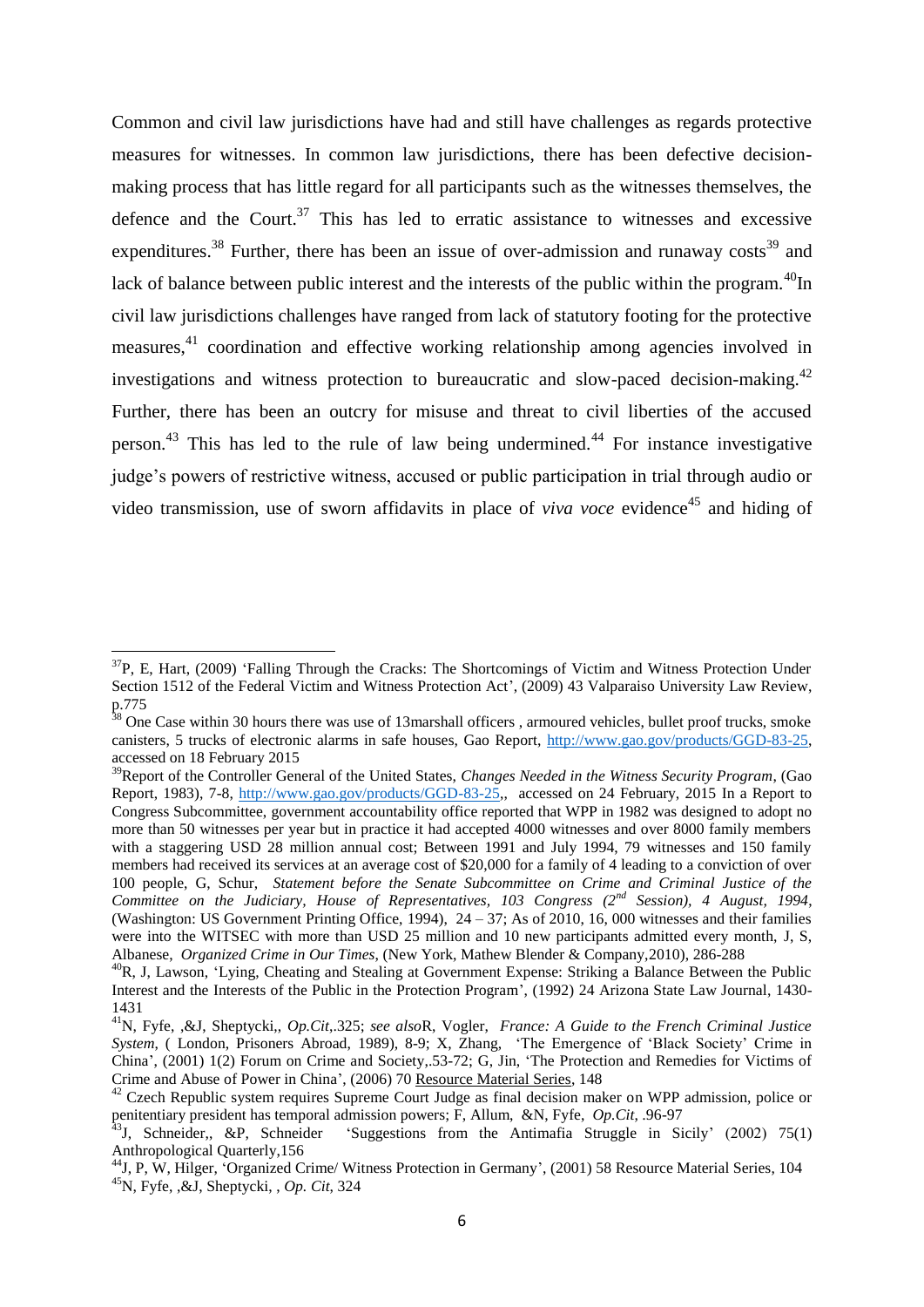witness identity from both the public and the defence.<sup>46</sup> These have steered witnesses into sometimes precarious circumstances, $47$  overlap and confusion of agency responsibility. $48$ 

It has been argued that non-procedural protective measures have had the weakness of focusing on physical safety and completely disregarding the witness" psychological wellbeing and that of his or her family.<sup>49</sup> Witness relocation without regard to geographical considerations has been considered as alienating and disturbing.<sup>50</sup> Notwithstanding the challenges outlined above, it is suggested that witness protection introduction not only modernised many criminal justice systems but also ameliorated the human good and welfare of witnesses.

#### **3.0 ARGUMENTS FOR WITNESS PROTECTIVE MEASURES IN MALAWI**

#### **3.1 LEGAL**

For a long time, serious and organised crimes such as corruption and money laundering have been a threat and huge cost to Malawi. Series of organised crimes have rocked the country. Examples include the recent 2013 *cashgate heist* corruption scandal in public service where more than US \$30m was looted within 5 years from state coffers through fraudulent, corrupt and money laundering transactions leading to donor aid freeze.<sup>51</sup> use of public money to fund wedding of a minister,<sup>52</sup>*Field York* Note Book Scam in the Ministry of Education,<sup>53</sup> the Ministry of Education Corruption Scandal involving US  $$5m<sup>54</sup>$ , former oil executive

<sup>46</sup>R, Arnold, *Op.Cit*, .491

 ${}^{47}G$ , L, Certoma, 'Accusatory System –v- The Inquisitorial System – Procedural Truth –v- Fact?', (1981) Criminal Evidence Law Reform Proceedings, 83-91

<sup>48</sup>Certoma, *Op.Cit*, 83-91

<sup>&</sup>lt;sup>49</sup> F, Montanino, 'Protecting the Federal Witness: Burying Past Life and Biography', (1984) 27(4) American Behavioural Scientists, 50-528

<sup>&</sup>lt;sup>50</sup> Witnesses in the mafia trials were being relocated from the south to the northern Italy making it difficult for them to acclimatize to the new environment as it was not geographically and culturally conducive to them, F, Varese, "How Mafias Migrate: The Case of the Ndrangheta in Northern Italy", (2006) 40(2)Law and Society Review, 411-444

<sup>51</sup>G, Mapondera, "Malawi Official Jailed for Nine Years over "Cashgate" Scandal", *Guardian News*, [http://www.theguardian.com/global-development/2014/nov/11/malawi-official-jailed-cashgate-scandal-aid,](http://www.theguardian.com/global-development/2014/nov/11/malawi-official-jailed-cashgate-scandal-aid) accessed on 24 February 2015

<sup>52</sup>*Yusuf Mwawa –v- Republic* Criminal Case Number 50 of 2006, (High Court), <http://www.malawilii.org/mw/judgment/high-court/2008/113> (last accessed on 24/02/2015)

<sup>53</sup>*Sam John Lemos Mpasu –v- The Republic,* MSCA Criminal Appeal Number 1 of 2009 ( Supreme Court of Appeal), [http://www.malawilii.org/files/node/3845/28\\_pdf\\_29192.pdf,](http://www.malawilii.org/files/node/3845/28_pdf_29192.pdf) accessed on 23 February 2015

 $^{54}$ K, Munthali, 'K187m in contracts scam trial in June, 2001', , [http://www.sdnp.org.mw/ruleoflaw/acb/news-](http://www.sdnp.org.mw/ruleoflaw/acb/news-03.html)[03.html,](http://www.sdnp.org.mw/ruleoflaw/acb/news-03.html) accessed on 22 February, 2015; M, Ng'ambi, 'Safuli convicted in K187m scam gets 2yrs IHL 3 others go to jail, 2006", [https://groups.yahoo.com/neo/groups/MALAWIANA/conversations/messages/10341,](https://groups.yahoo.com/neo/groups/MALAWIANA/conversations/messages/10341) accessed on 24 February 2015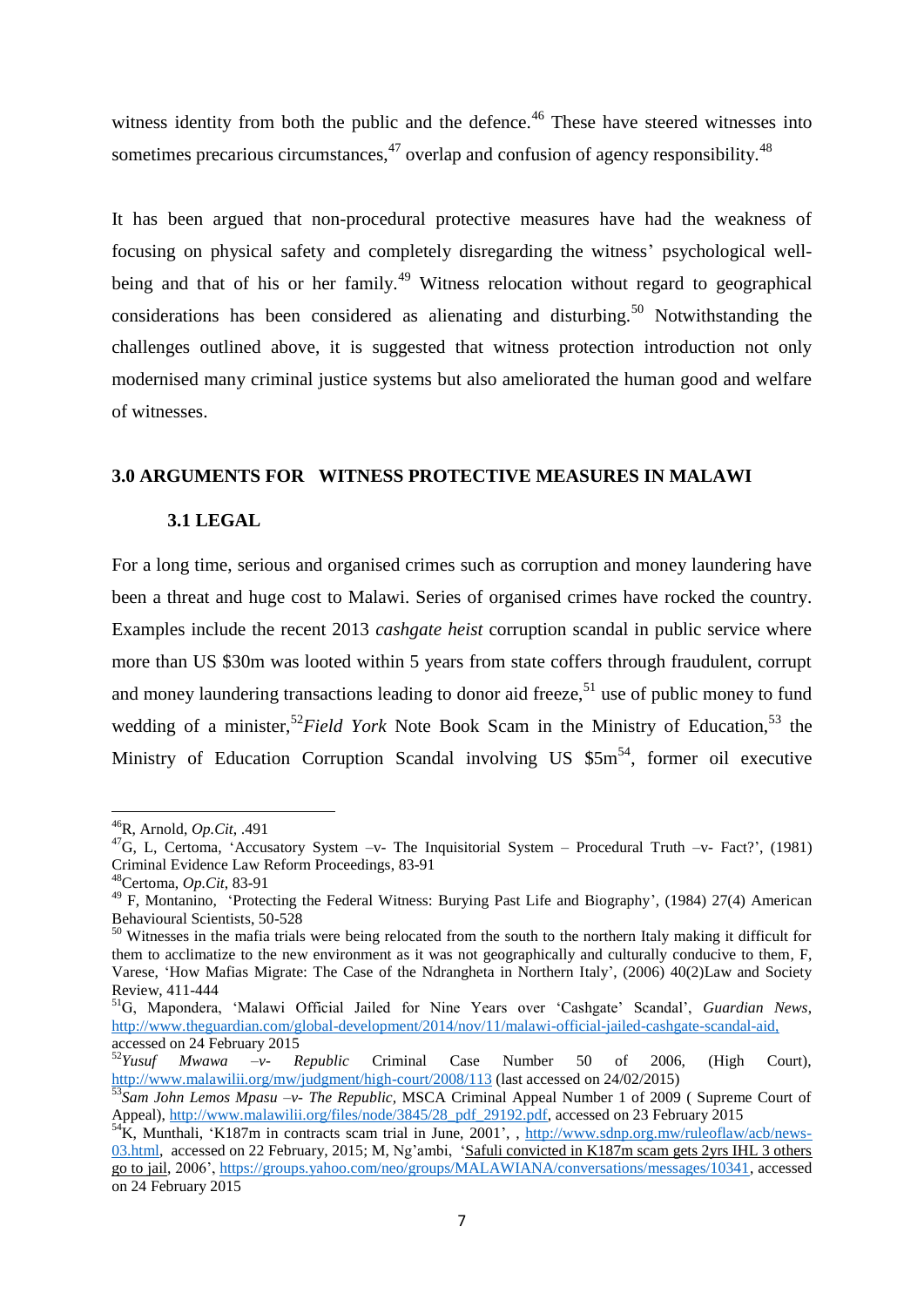corruption case involving US  $$1.3m, <sup>55</sup>$ a pre-shipment contract to British Inspection firm  $ITS^{56}$  amounting to  $$8.5m^{57}$  and a national identity cards contract to SECUCOM holdings of Switzerland amounting to US  $$27m.<sup>58</sup>$  These are just few of the numerous examples demonstrating how serious and organised crimes have cost Malawi a lot of money. It is suggested that these cases would have been known to public officers but none could come forward and report the same. This is so despite the law bestowing a duty and obligation on public officers to make reports for suspicions of crime.<sup>59</sup> It is posited that this is probably due to lack of comprehensive legal protection for witnesses and whistle-blowers. Section 51A of the CPA is the only one that comes nearest to witness protection. It offers whistle-blowers protection such as concealment, obliteration, address and name details during inquiry or trial. $60$  Further, any person who victimizes a whistle-blowers is liable to a fine and imprisonment.<sup>61</sup>However, we submit that this is not satisfactory for witness protection as it does not really provide for the much needed protection. Further, even for the protection of whistle-blowers, the provision leaves a lot to be desired. There is no comprehensive framework as to how such whistle-blowers can be protected. It is a sham provision that requires review. There are some cases where convicted persons become witnesses and cooperate with the prosecution for purposes of bringing to justice those who bear greatest criminal responsibility.<sup>62</sup>No non-procedural processes, mechanism or system exist in order to properly protect them while in penitentiary. The Malawi Prison Services<sup>63</sup> as regulated by the Prisons  $Act<sup>64</sup> only has mandate to provide for segregation and classification of prisoner's$ purposes of strict separation of males and females only.<sup>65</sup>Factors to consider for decisionmaking process of such male and female separation include, status of the prisoner (whether

<sup>55</sup>*The State* –v- *Denis Spax John Kambalame* Criminal Case No. 108 of 2002 (High Court), [http://www.malawilii.org/mw/judgment/high-court-general-division/2003/6,](http://www.malawilii.org/mw/judgment/high-court-general-division/2003/6) accessed on 21 February, 2015; *see also*Panapress, Corruption Trial of Former Malawi Oil Executive Begins, [http://www.panapress.com/Corruption-trial-of-former-Malawi-oil-executive-begins--13-468663-17-lang1](http://www.panapress.com/Corruption-trial-of-former-Malawi-oil-executive-begins--13-468663-17-lang1-index.html) [index.html,](http://www.panapress.com/Corruption-trial-of-former-Malawi-oil-executive-begins--13-468663-17-lang1-index.html) accessed on 24 February 2015

<sup>56</sup> Intertek Testing Services (ITS); see also *In re: Ministry of Finance Ex-parte SGS Malawi Limited*, Civil Cause No. 40 of 2003, [http://www.malawilii.org/mw/judgment/high-court-general-division/2003/41,](http://www.malawilii.org/mw/judgment/high-court-general-division/2003/41) accessed on 01 March, 2015

<sup>&</sup>lt;sup>57</sup> Malawi Today, '<u>Negligence May Cost Malawi K40 Billion'</u>, (2013), [http://www.malawitoday.com/news/128681-negligence-may-cost-malawi-k40-billion,](http://www.malawitoday.com/news/128681-negligence-may-cost-malawi-k40-billion)accessed on 24 February 2015

<sup>58</sup>*Ibid*,

 $59$  Section 36 of the Corrupt Practices Act (CPA)

<sup>60</sup>*Ibid*

 $61$  Section 51A(5) of the CPA

<sup>62</sup> Such as organizational leadership

 $^{63}$  Chapter XVII of the Constitution of the Republic of Malawi

<sup>64</sup> Prisons Act, Cap. 09:02 of the Laws of Malawi

 $65$  Section 64 (1) of Prisons Act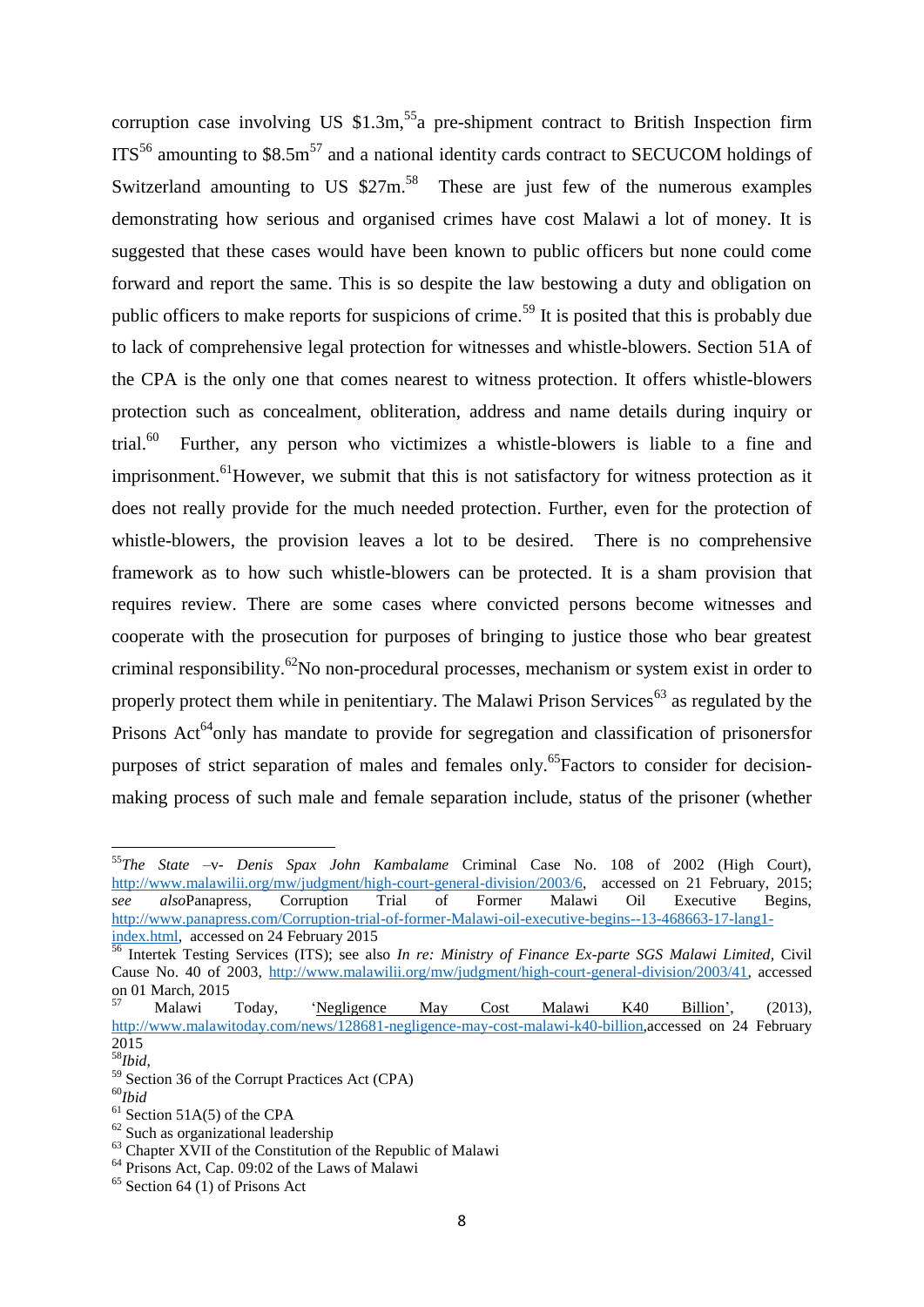convicted or not), young prisoners, adults, first offenders, prisoners with previous convictions, prisoners suspected or certified as being of unsound mind and such other classes as the Commissioner may determine; and, so far as the prison accommodation renders it practicable, each such class shall be kept apart from the other classes.<sup>66</sup> There is no protective segregation for witnesses. Current law reform  $reviews^{67}$  of the Prisons Act of 1966considering its amendments have not considered this crucial area as well.<sup>68</sup>From the foregoing, it is posited that the absence of legal framework for the provision and regulation of witness protection leaves witnesses and the criminal justice system vulnerable.<sup>69</sup>A criminal justice system that has no procedural and non-procedural protective measures in place risks interrupted trials, reprisals, physical harm including murder, intimidation, interference and even testimony withdrawals.

#### **2.2 PYSCHO-SOCIAL SUPPORT**

Witness intimidation has always been a serious obstacle in the quest for law and order.<sup>70</sup> Alleged suspects have always used it as an "innovative defence", a tool to instil fear, dissuade or stifle investigations and prosecutions of serious and organised crimes.<sup>71</sup> Intimidation comes in so many forms such as straight forward threats or subtle and outwardly innocuous acts to witnesses and their families. Successful intimidation will result in injustice, prevent a witness or a victim from reporting, assisting in subsequent investigations or giving testimony at a hearing or trial of the suspect. In cases that are at an advanced stage, witnesses will claim contrary to their prior statements. They become refractory,<sup>72</sup> turncoats' or 'flipped-up' witnesses pleading lack of personal knowledge, lack of current recollection, testify facts less than helpful, neutral or even damaging to the prosecution case. It is suggested that with the prevalence of serious and organised crimes in Malawi, witness intimidation is fast becoming one of the most ubiquitous and insidious problems faced by law enforcement officials. For

 $\overline{a}$ 

 $^{66}_{67}$  Section 64(2) of the Prisons Act

Malawi Law Commission's law reform programmes, [http://www.lawcom.mw/docs/Current\\_Law\\_Reform\\_Programmes.pdf](http://www.lawcom.mw/docs/Current_Law_Reform_Programmes.pdf) (last accessed on 07/07/2015)

<sup>&</sup>lt;sup>68</sup> According to the Law Commissioner, such reviews are solely focused on overcrowding in prisons, rights and privileges of prisoners, rights of prisoners with special needs, admission of pregnant women in prison, conjugal rights of prisoners and establishment of parole board; *see also*Kitta, T, (Malawi News Agency – MANA, 2015) Malawi Law Commission, Stakeholders Review the Prisons Act, [http://www.manaonline.gov.mw/index.php/component/k2/item/3231-malawi-law-commissions-stakeholders](http://www.manaonline.gov.mw/index.php/component/k2/item/3231-malawi-law-commissions-stakeholders-review-the-prison-act)[review-the-prison-act](http://www.manaonline.gov.mw/index.php/component/k2/item/3231-malawi-law-commissions-stakeholders-review-the-prison-act) (last accessed on 07/07/2015)

 $69$  Weak and unrealiable

<sup>70</sup>M, H, Graham, "Witness Intimidation", (1984-1985) 12 Florida State University Law Review, 240  $71$ *Ibid* 

 $72$  Section 202 of the Criminal Procedure and Evidence Code, Chapter 7:03 of the Laws of Malawi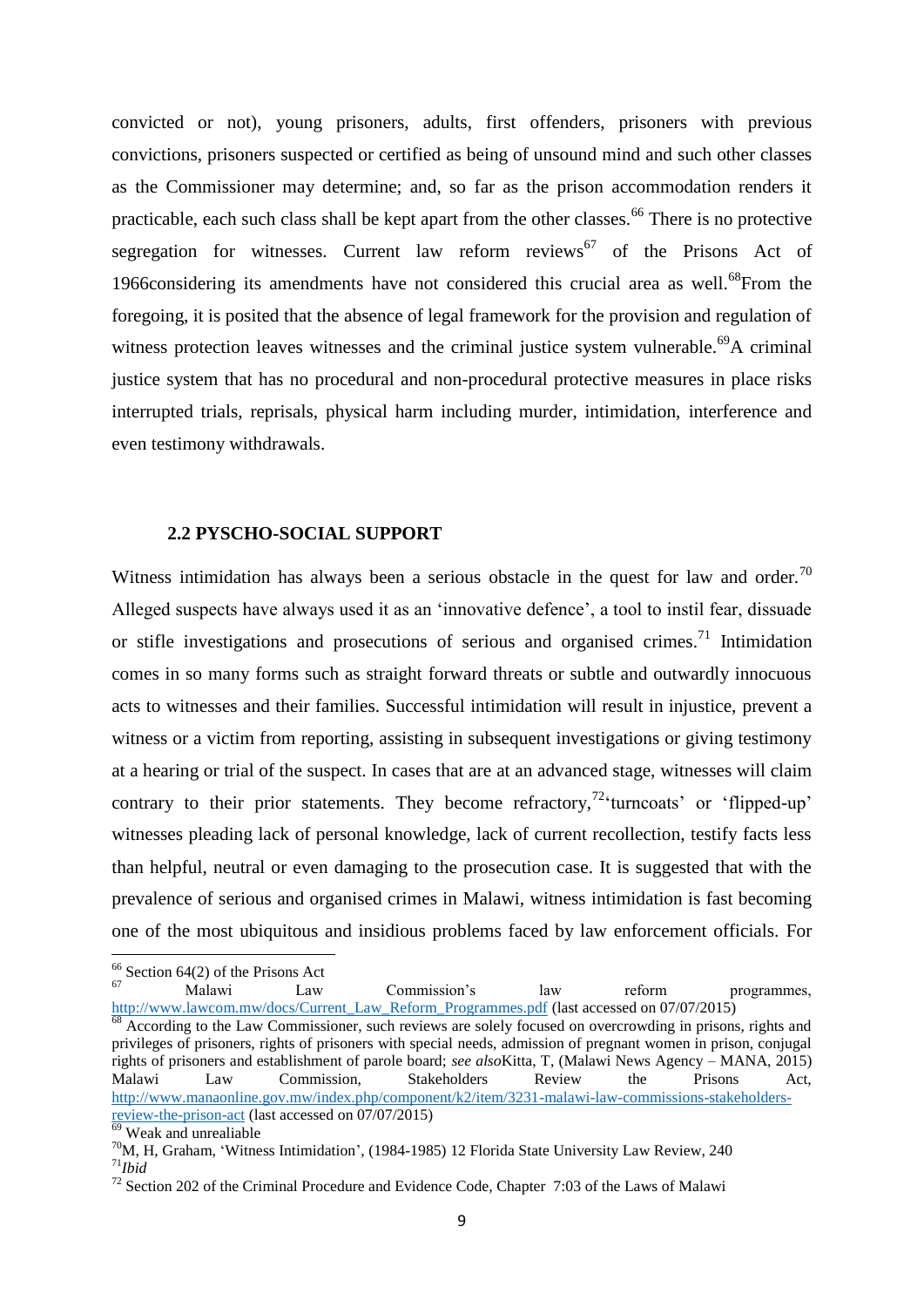instance in a high profile attempted murder case, the country"s Director of Public Prosecution (DPP) told the High Court that two state witnesses had "disappeared" and unwilling to testify because they had been receiving threats from suspects.<sup>73</sup> The DPP accused the defence of employing 'mafia-like operations' to intimidate state witnesses.<sup>74</sup>Whether the threats are real or imagined, witnesses, especially those in cases involving high profile personalities are confronted with challenges requiring both physical and psycho-social support. Surprisingly, the subject of witness protection receives less attention than it deserves.<sup>75</sup> Notwithstanding this, the aftermath of intimidation or even a crime leaves witnesses with profound retentions. It is suggested that witnesses, and even staff working with victims and witnesses, may suffer physical, mental, emotional and financial harm. A special report on a seminar at the International Criminal Court notes the need to prevent re-traumatization of victims and witnesses and minimization of distress in staff dealing with these two groups.<sup>76</sup>A cross section of professionals at the seminar observed that staff members dealing with victims and witnesses are likely to exhibit stress reactions that mimic those of victims and witness. Although the above observation is with regards to staff, it is a clear manifestation of stress experienced by victims and witnesses, which if untreated, can lead to long term psychological or mental disturbances. One of the outcomes of the seminar was a recommendation that victims and witnesses be provided with easy access to "on-call" personnel on a 24-hr basis to offer psychological assistance.<sup>77</sup>

In cases where psycho-social support is not provided to witnesses, it is argued that some may not even recover from the psychological problems that they experience as witnesses.<sup>78</sup>While ensuring mental health of witnesses, the other benefit of satisfactory care and support to

<sup>73</sup>N, Meki, " State Struggles with witnesses in Mphwiyo Case" *Daily Times*, (Blantyre, 20 March 2015) 1, http://timesmediamw.com/state-struggles-with-witnesses-in-mphwiyo-case/ , accessed on 8 April 2015

<sup>74</sup> S, Khunga, "Prosecution Protests "Mafia-like" Operations", *Nation Newspaper*, (Blantyre, 19 March, 2015), 1, [http://mwnation.com/prosecution-protests-mafia-like-operations/,](http://mwnation.com/prosecution-protests-mafia-like-operations/) accessed on 8 April 2015

<sup>75</sup> Witness intimidation fears have been raised before the High Court but have received less attention; *vide* The *Republic –v- Dr. Cassim Chilumpha SC and Yusuf Matumula*, Criminal Case No. 13 of 2006 (High Court), [http://www.malawilii.org/files/mw/judgment/high-court/2008/6/6.pdf,](http://www.malawilii.org/files/mw/judgment/high-court/2008/6/6.pdf) accessed on 25 February, 2015; a woman working at Accountant General"s office which was the centre of *cashgate corruption scandal* murdered under suspicious time and circumstances. Allegations pointing to suspects in the corruption scandal and police failing to make headway with investigations, [http://www.mw/2014/04/08/cashgate-witness-murdered-malawi](http://www.mw/2014/04/08/cashgate-witness-murdered-malawi-police-confirms/)[police-confirms/,](http://www.mw/2014/04/08/cashgate-witness-murdered-malawi-police-confirms/) accessed on 25 February, 2015

 $\frac{76}{76}$  G, Framework, 'Protecting the Health and Welfare of Staff, Victims, and Witness: Report of a Seminar at the International Criminal Court", (2004) 74(4) American Journal of Orthopsychiatry, 571-576. <sup>77</sup>*Ibid* , 573

<sup>&</sup>lt;sup>78</sup> UNODC, Victim Assistance and Witness Protection, (2015), [http://www.unodc.org/unodc/en/organized](http://www.unodc.org/unodc/en/organized-crime/witness-protection.html)[crime/witness-protection.html,](http://www.unodc.org/unodc/en/organized-crime/witness-protection.html) accessed on 25 February 2015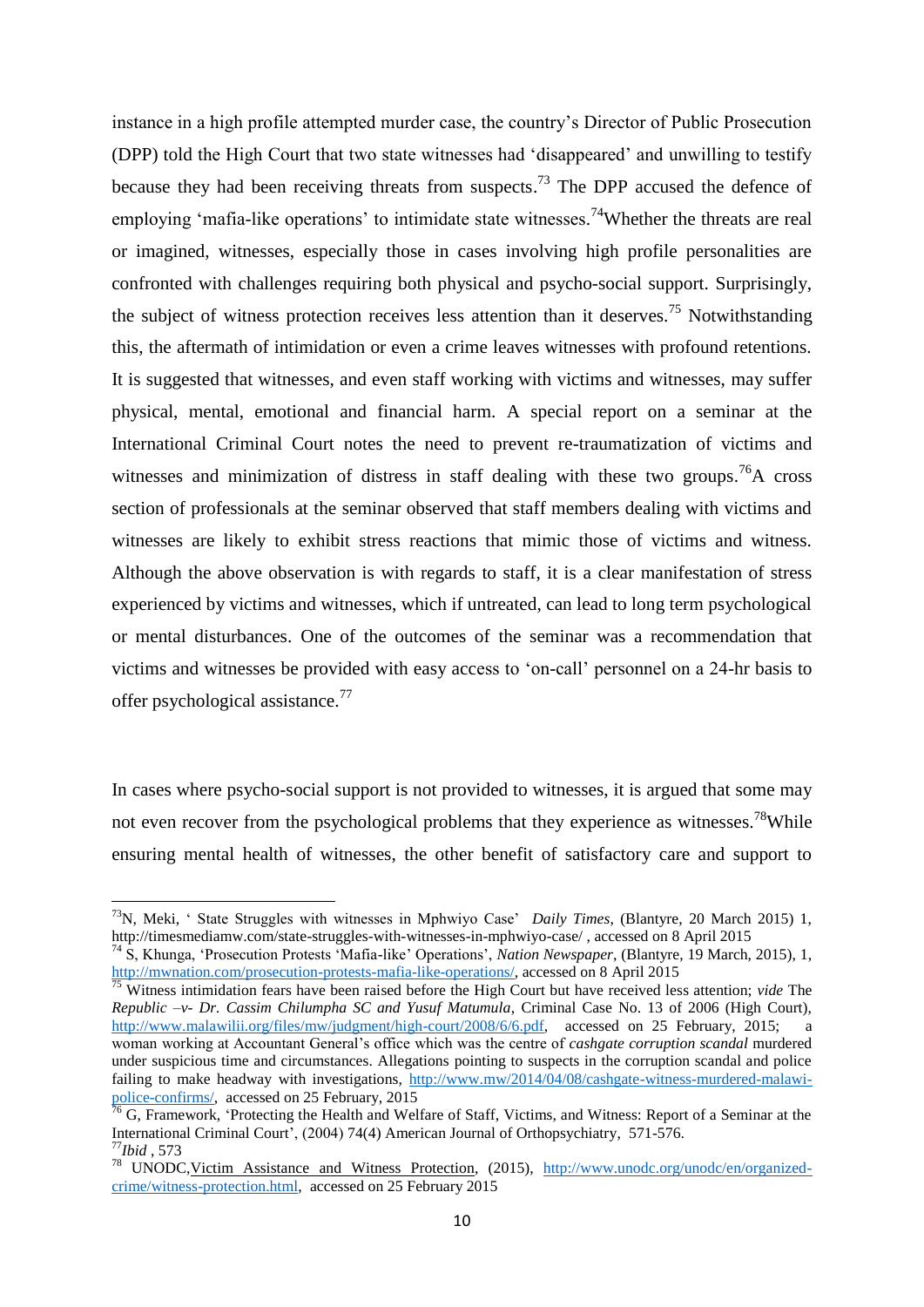witnesses is that witnesses are more likely to be willing and cooperative with the criminal justice system. It is argued that the laws in Malawi do not consider the pyscho-social support to witnesses. The nearest reflection towards this subject is in section 71A of the Criminal Procedure and Evidence  $Code^{79}$  on evidence by victims of sexual offence. It provides for procedural measures such as closed court and video-link proceedings, emotional support by another person (friend or relative) in the witness box.<sup>80</sup>This provision is in recognition of the kind of trauma that sexual offence victims endure, and is aimed at preventing retraumatization of the victims. Both the CPA and ML/TF have no provisions and guarantees for the psychological trauma or repercussions from the role of being an informer or a witness. Pycho-social support provisions and processes are conspicuously missing from the broader criminal justice system.Itis suggested that the highlighted inadequacies above reflect a scenario where witnesses not only end up being re-traumatised by the system but also not able to access the services they need. There are no appropriate measures to protect the safety, physical and psychological well-being such as counselling (including trauma), assistance and dignity to witnesses who appear before the Malawi courts and others who are at risk on account of testimony given by such witnesses. It is thus suggested that the mere act of being a witness has a colossal impact and value to a person's life. It is a human good that should be cherished by all citizens.

Testimony and intimidation can have serious effect on the health of witnesses. Witnesses are likely to suffer from depression, anxiety and in some cases be suicidal depending on the nature of intimidation and testimony.<sup>81</sup> The absence of witness protective measures within the criminal justice system leaves witnesses with no sense of safety as they fear retaliation especially when perpetrators of serious and organised crimes happen to be state actors or politically exposed persons. This is contrary to justice values that the Malawi community cherishes.<sup>82</sup> The criminal justice system in Malawi has the duty to respect the vital rights of witnesses and assist them with their particular needs and protection from further harm. It should be able to create an enabling and safe environment that will make it easy to report cases, access justice, fair trials and combat impunity. After all, others have argued that legal

 $79$  Section 71A of the Criminal Procedure and Evidence Code, Cap: 7:03 of the Laws of Malawi <sup>80</sup>*Ibid*

<sup>&</sup>lt;sup>81</sup>W. S. Koedam, 'Clinical Considerations in Treating Participants in the Federal Witness Protection Program', (1993) 21(4)The American Journal of Family Therapy,363

 $82$  Constitutional order based on the need for access to justice, openness, democracy and accountability; see Constitution of Malawi preamble and section 11 of the Constitution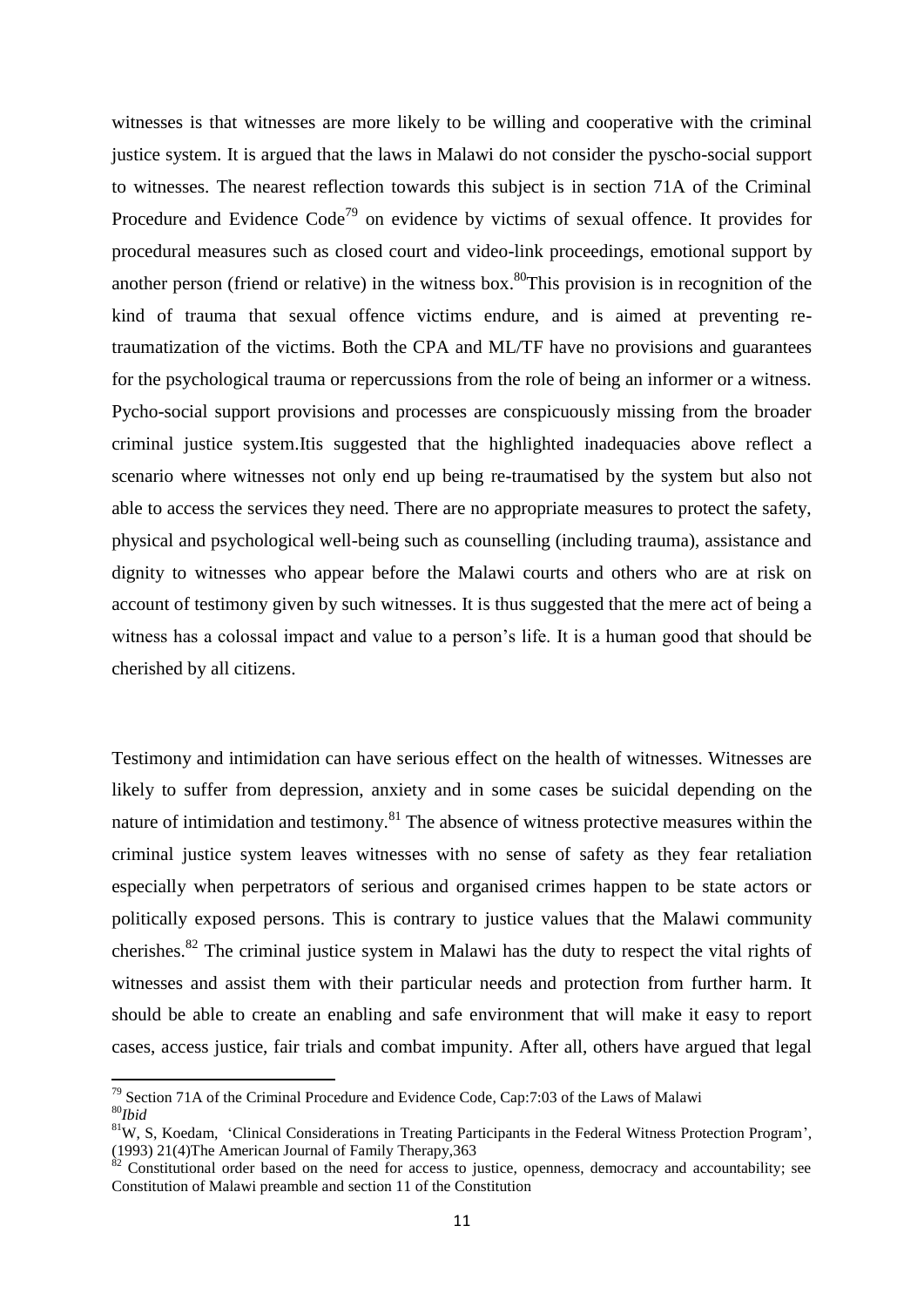institutions alone are not enough to produce justice. $83$  As such ensuring health and safety, including mental health and psychological wellbeing through provision of psycho-social support, of witnesses is an important element in justice delivery.

#### **3.0 CALL FOR A MODERNISED CRIMINAL JUSTICE SYSTEM**

It is argued that a criminal justice system should be able to accord dignity of witnesses in form of safety, health and welfare.<sup>84</sup> Thus it is suggested that any criminal justice system that does not take deliberate steps to strenuously secure the rights of witnesses cannot be categorised as a modernised criminal justice process. Therefore, Malawi"s criminal justice system needs to take a turn and respect the right to dignity<sup>85</sup> for witnesses. Decision-makers need to consider a witness protection system for the country. There is need for proper consultations that are all inclusive of various participants in decision-making such as those involved in legislative framework,  $86$  rights advocates  $87$  and law interpreters.  $88$ 

These participants standing in their observational points should be able to come up with a system that can offer a variety of services to witnesses based on individual circumstances. It is suggested that such services can include assistance to witnesses and their families through temporary protection, relocation, new identities, documentation for new identities, limited financial and employment assistance and pyscho-social assistance. Just like any other protection system, witnesses should be able to voluntarily relinquish their fundamental rights and personal autonomy.<sup>89</sup> Notwithstanding, the provision of protection and respect for human rights and freedoms enshrined in the Constitution, it is argued that the proposed witness protection system's decision-making mechanism regarding the welfare of witnesses should be able to restrict personal affairs such as freedom of association including freedom to form associations, <sup>90</sup> right to personal privacy, <sup>91</sup> right to acquire property with others, <sup>92</sup> right

 $83B$ , O'Flaherty, &R, Sethi, 'Public outrage and criminal justice: Lessons from the Jessica Lal case', (2009) 5 New and Enduring Themes in Development Economics, 145.

<sup>&</sup>lt;sup>84</sup>S, Mass, 'The Dilemma of the Intimidated Witness in Federal Organized Crime Prosecutions: Choosing Among Fear of Reprisals, the Contempt Powers of the Court and the Witness Protection Program', (1982) 50(4) Fordham Law Review, 585-586

<sup>&</sup>lt;sup>85</sup> Section 19 (1) of the Constitution of Malawi provides that: right to dignity for all persons shall be inviolable.

<sup>86</sup> Policy-makers, state actors and parliamentarians

<sup>&</sup>lt;sup>87</sup> Non-state actors such as non-governmental organisations (NGOs), Witness & Victims lobbyists

<sup>88</sup> Judges, Prosecutors and Defence lawyers

<sup>&</sup>lt;sup>89</sup>J, R, Anderson, &P, L, Woodard, 'Victims ad Witness Assistance: New State Laws and the System's Response", (1984-1985) 68(6) Judicature, 234-243

<sup>&</sup>lt;sup>90</sup>Section 32 of the Constitution of Malawi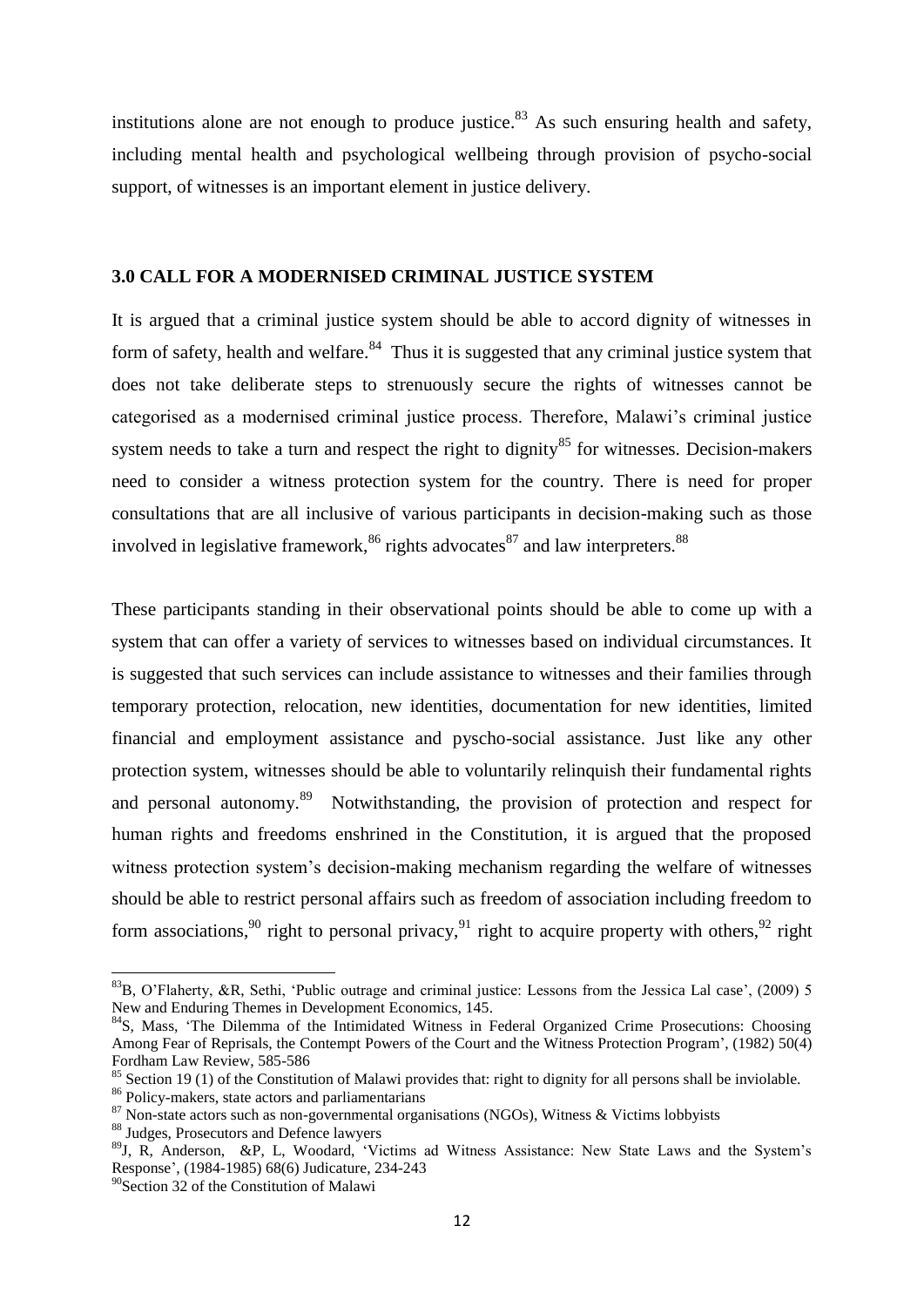to economic activity, to work and pursue livelihood anywhere in Malawi, <sup>93</sup> freedom of movement and residence,  $94$  relocation, identity and liberty. <sup>95</sup> Thus it is further posited that such restrictions are necessary for guaranteeing human good namely the dignity and safety of witnesses. It is argued that such restrictions or limitations are allowable as they shall be prescribed by law, reasonable, recognised by international human rights standards and necessary in an open and democratic society.<sup>96</sup>

Because of associated challenges of the above restrictions, the proposed protection system will have to cater for all psychological problems emanating from possible exclusion from one"s society or family ties. It should also cater for anticipated psychological problems or problems actually faced by witnesses due to their testimony or those emanating from intimidation. Catering for such psychological problems may require long term support for witnessesfrom counselling psychologists or other mental health professionals. Such support will help witnesses get on with life, help build a new life and get rid of paranoia, anxiety and suicidal tendencies.<sup>97</sup>

It is further proposed that when it comes to witness relocation and community order preservation, a proper protection system should be able to balance the rights of protected witnesses and the rights of the community at large.<sup>98</sup> Utmost care and critical research should be undertaken to dig into the histories of the potential witness to be protected. This would preserve public order and human good as there will be informed decision-making process for the persons admitted into the protection system. Thus reduce likelihood of such admitted witnesses committing further crimes while in a protection system.<sup>99</sup> It is suggested that mandatory risk assessment of such witnesses to the communities they will live in should be conducted before admission.

 $91$  Section 21(1) of the Constitution of Malawi; an intrusion to individual's interests in avoiding disclosure of personal matters; see also *Olmsted –v- United States* 277 US 438, 478 (1928), Justice Brendeis in dissenting opinion described it as " the right most valued by civilised men."

 $92$  Section 28(1) of the Constitution of Malawi

<sup>&</sup>lt;sup>93</sup> Section 29 of the Constitution of Malawi

<sup>&</sup>lt;sup>94</sup> Section 39 of the Constitution of Malawi; witness cannot travel to places or areas where they will be recognised

<sup>&</sup>lt;sup>95</sup> Mass, *Op. Cit*, 587; common occupations of life restricted

<sup>96</sup> Section 44(2) of the Constitution of Malawi

<sup>97</sup> Koedam, *Op. Cit*, 363

<sup>98</sup> Levin, *Op. Cit*, 212

<sup>99</sup> In the case of *Bergmann–v-United States* 526 F.Supp.443, while committing a burglary, WPP witness killed a police officer. It had been argued that there had not been proper background check of the witness before admission on the witness protection program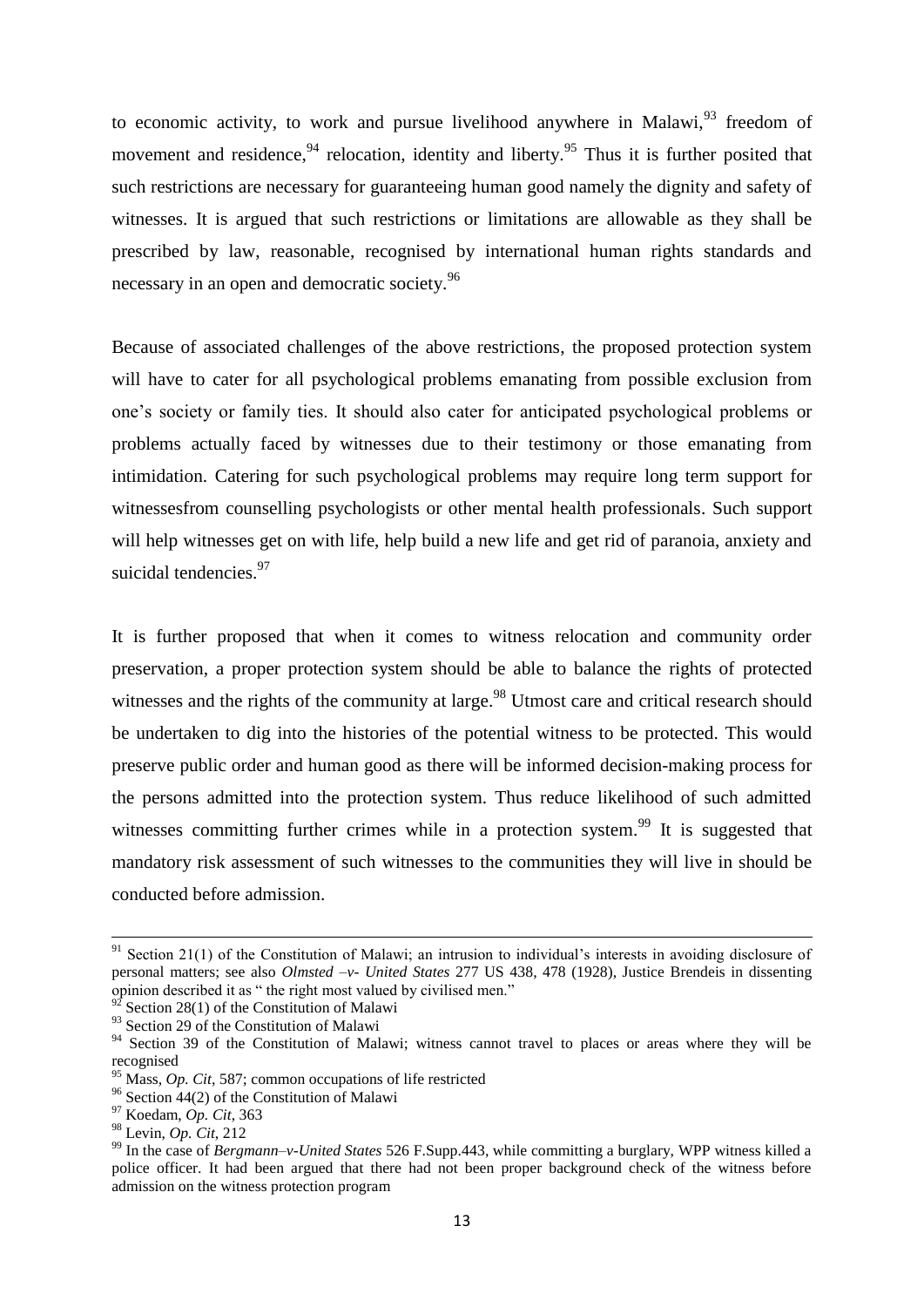It is proposed that the Malawi criminal justice system should be able to set up standards for its protection system. A leaf can be borrowed from other jurisdictions that based admissions into protection programs on: the witness' value to the trial including a record of witness' minimum background, significance of their testimony, summary of the testimony, evidence and availability of other prospective witnesses and degree of witness threat.<sup>100</sup> Further, other considerations have been persons connected to witness, relocation recommendations (if any), witness assets and liabilities, witness and family views on relocation and cooperation.<sup>101</sup> Estimated court appearance date, other witnesses granted protection, witness and family medical problems, parole restrictions and monetary needs have also hugely influenced decision-making as regards admission into protection program.<sup>102</sup> Leaving out families from the range of protected persons will only create problems for the system<sup>103</sup> and will fall foul to the constitutional right to family and marriage as a natural and fundamental group unit of society needing such society and state's protection.<sup>104</sup>

Admittedly, any criminal justice system with a witness protection program has challenges.<sup>105</sup> Modernising Malawi"s criminal justice system has a load of anticipated challenges. The shoestring budget for the judiciary which is less than 2% of the national budget<sup>106</sup> makes setting up a witness protection programme a daunting task in view of the likely runaway costs of administering a witness protection system. Other likely challenges, associated with finances, include costs of procuring basic CCTV cameras and video-link technologies, smooth running internet services and proper telephone network subscription. These are necessary tools for efficient procedural protective measures implementation. Considerations for the human good that go towards increased budgeting purposes for the judiciary is a postulation of the cherished values of the people of Malawi to have an efficient judiciary.

<sup>&</sup>lt;sup>100</sup>T, A, Pesce, 'Defining Witness Tampering Under 18U.S.C', Section 1512', (1986) 18 Columbia Law Review,1417

<sup>&</sup>lt;sup>101</sup>P.E, Hart, 'Falling Through the Cracks: The Shortcomings of Victim and Witness Protection Under Section 1512 of the Federal Victim and Witness Protection Act', (2009) 43Valparaiso University Law Review,775

<sup>102</sup> Levin, *Op. Cit*,215

<sup>&</sup>lt;sup>103</sup>J, McLaughlin, &M, Joshua, 'Obstruction of Justice', (2007) 44 American Criminal Law Review, 812

 $104$  Section 22 of the Constitution of Malawi

<sup>105</sup> Mass, *Op. Cit*, 216

<sup>106</sup> Judiciary (2010) Malawi Judiciary Strategic Plan 2010-2015, [http://www.judiciary.mw/index.php?option=com\\_phocadownload&view=category&download=7:strategic-plan](http://www.judiciary.mw/index.php?option=com_phocadownload&view=category&download=7:strategic-plan-malawi-judiciary&id=4:publications&Itemid=203)[malawi-judiciary&id=4:publications&Itemid=203,](http://www.judiciary.mw/index.php?option=com_phocadownload&view=category&download=7:strategic-plan-malawi-judiciary&id=4:publications&Itemid=203) accessed on 02 March 2015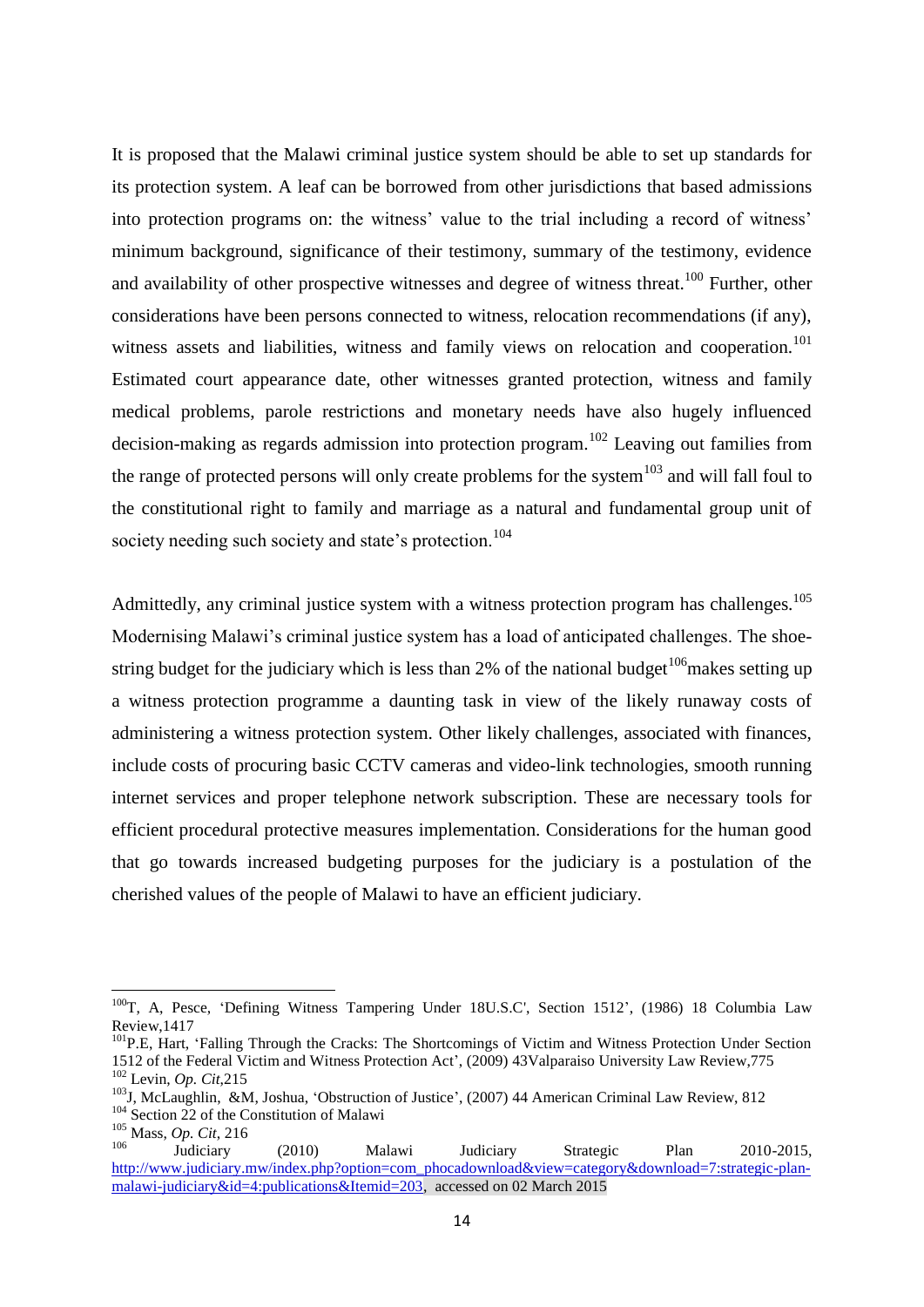Further, it is suggested that there can be a modified approach toward implementation of procedural protective measures such as those used in the child protection courts in Malawi.<sup>107</sup> In the same vein of procedural protective measures, anonymous testimony by witnesses is likely to face the muster of constitutionalism from fair trial right advocates.<sup>108</sup> It is argued that the apparent abuses of the one party system and concept of justice in Malawi reinvigorated the framers of the Constitution to curve into law guarantees that would secure and postulate the cherished values for fair trial rights to the criminal justice system.<sup>109</sup> While the framers explicitly guaranteed the rights of accused persons during trial, no parallel constitutional safeties exist for witnesses. The only ever opportunity to have such witness rights secured was thrown out by the High Court for fear of slipping back into the den of no protections or guarantees for fair trial, public trial rights and press freedom.<sup>110</sup> Thus it is suggested that any decision-maker confronted with competing interests of interpreting witness protective measures against fair trial rights of an accused person should take a balanced approach. This balanced approach will secure the safety of the witnesses and also take into account the right to fair trial. Even in anonymous testimony, the accused person or his counsel should be a zealous advocate for his or her client and still be able to crossexamine the anonymous witness. The ambit for fair trial right litigation has the potential of extending to redacted disclosures to the defence.<sup>111</sup> Incomplete disclosures<sup>112</sup> for purposes of preserving security and privacy of witnesses has been held to be an issue touching on the constitution in Malawi.<sup>113</sup> Thus it is suggested that in trying to established the proposed witness protection system, there is need to consider and find a balancing act on the interplay and relationship between right to privacy, right to fair trial and right to information. It is further suggested that decision-makers should be able to determine for the sake of human good whether such redacted disclosures do impede on the accused person"s efforts towards

 $107$  Child is in a different room and only prosecutor, defence lawyers and magistrate are in the room when such child is testifying. The child can be accompanied by a relative or support service. The accused person will usually be in the other room only hearing the testimony of the child without seeing such child.; see *JNN –v- The Republic*, MSCA Criminal Appeal No. 11 of 2008 (Malawi Supreme Court of Appeal), [http://www.internationalresourcecentre.org/en\\_X2/Nwangwu\\_v.\\_Republic.pdf,](http://www.internationalresourcecentre.org/en_X2/Nwangwu_v._Republic.pdf) accessed on 02 March 2015 Section 42 (2)(f) of the Constitution of Malawi

<sup>&</sup>lt;sup>109</sup>B,P, Wanda, The Rights of Detained and Accused Persons in Post-Banda Malawi'(1996) 40(2) Journal of African Law, 221-233

<sup>110</sup>*The Republic –v- Right Hon. Dr. Cassim Chilumpha, SC & Yussuf Matumula*, Criminal Case No. 13 of 2006, (High Court) (25<sup>th</sup> January, 2008), per Nyirenda, J., [http://www.malawilii.org/files/mw/judgment/high](http://www.malawilii.org/files/mw/judgment/high-court/2008/6/6.pdf)[court/2008/6/6.pdf,](http://www.malawilii.org/files/mw/judgment/high-court/2008/6/6.pdf) accessed on 02 March 2015

<sup>111</sup>N, Demleitner, *Op. Cit*, 645

<sup>&</sup>lt;sup>112</sup> In form of all evidence and *precis* of witness statements

<sup>113</sup> *Right Hon. Dr. Cassim Chilumpha, SC & Yussuf Matumula –v- The Director of Public Prosecutions*, Criminal Case No. 13 of 2006, (High Court) (30th May, 2008), per Chief Justice Munlo, <http://www.malawilii.org/mw/judgment/high-court/2008/102> (last accessed on 02/03/2015)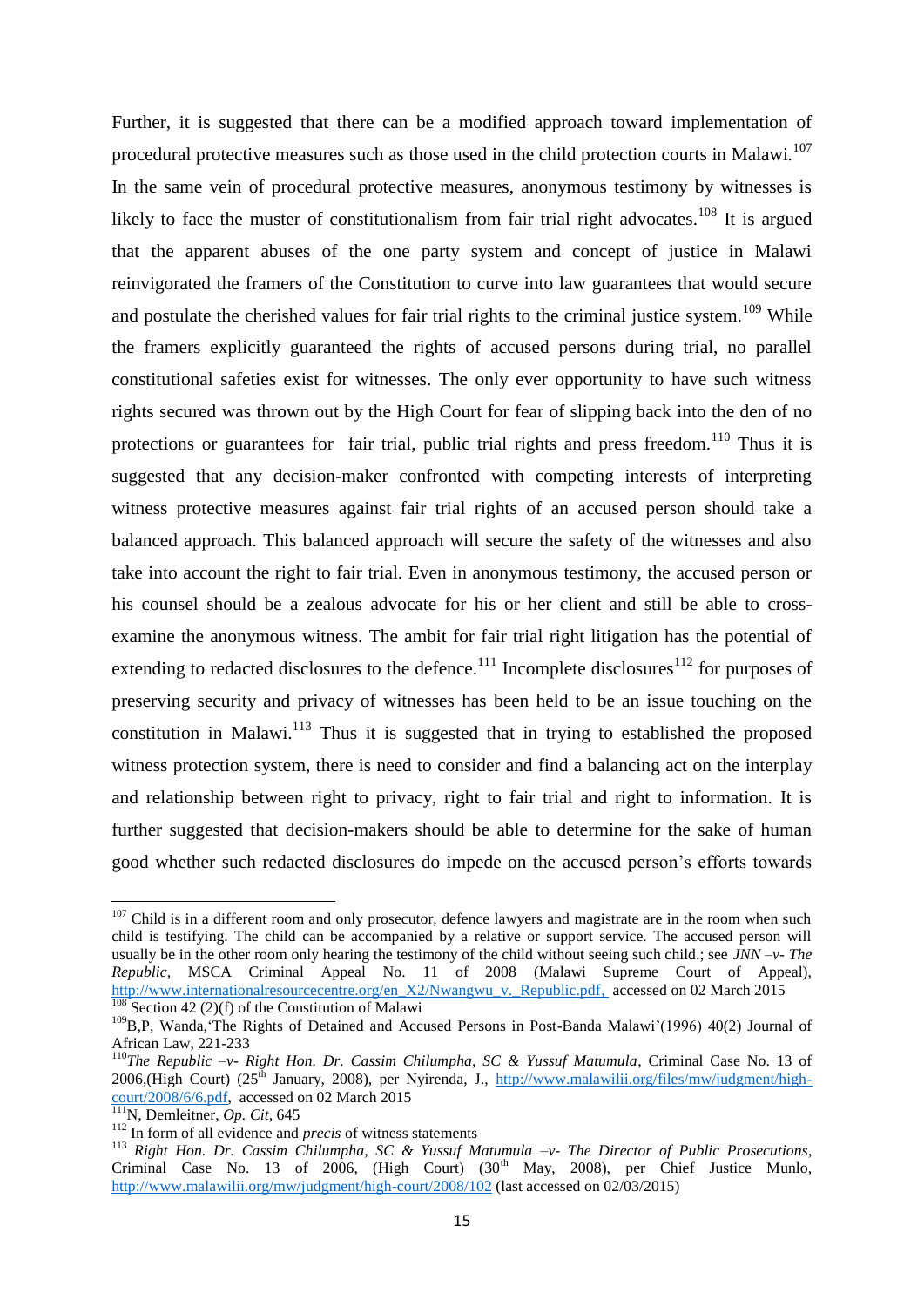investigating the creditworthiness of state witnesses and the right of an accused person to know the identity of his accusers. Thus it will be the duty of the trial court to exercise discretion on sufficient evidentiary basis as to such redacted disclosures.<sup>114</sup> The judge becomes the unbiased umpire between the defence and the prosecution.<sup>115</sup>

Non-procedural measures are also likely to face numerous challenges. Possible misunderstanding as regards promises by prosecutors and law enforcement officers to those being admitted into the protection system. Thus decision-makers within the proposed system should be able to make it clear on a memorandum of understanding (MOU) as to the terms of the protection system. The only worrying thing will be whether on litigation emanating from such an MOU, the courts can have subject matter jurisdiction. It is suggested that the constitution of Malawi accords the High Court for the Republic unlimited original jurisdiction to hear and determine any civil or criminal proceedings under any law.<sup>116</sup> Therefore, the High Court should be able to adjudicate over the shortfalls of the system as its sole purpose is to ameliorate the welfare of witnesses. Thus all official acts by officers operating the system should be immunized unless there such officers acted on the frolic of their own or deviation from guidelines that are set to protect and better the life of a threatened witness. As regards penitentiary or prison circumstances, it is posited that the law should always serve as a protective means for policy and decision-making.Convicted persons who have fully cooperated with the prosecution, provided their testimony and are in need of protection should be accorded safety processes and mechanisms while serving their prison sentence.This is a human good that a modernised criminal justice system should strive to embrace. It is therefore recommended that participants in law reform and amendments of the Prisons Act should consider this human good and accord dignity to these convicted persons. Non-procedural protective measures should mirror legal and policy formulation that will not only align them to the dictates of the constitution, $117$  but also applicable international law,

<sup>114</sup>*Dr. Cassim Chilumpha and Yusuf Matumula –v- Attorney General*, MSCA Constitutional Appeal Number 10 of 2009, (Malawi Supreme Court of Appeal), where the Court upholding the High Court decision held that disclosure of photographs of alleged assassin witnesses as requested by the defence was within the sole discretion of the trial court based on evidence and justification of the need

<sup>115</sup>P, Darbyshire, "Criminal Procedure in England and Wales" in R, Vogler, ,&B, Huber,(Eds.) *Criminal Procedure in Europe*, (Max Planck Institute, Duncker & Humbolt, 2008),60

<sup>&</sup>lt;sup>116</sup> Section 108(1) of the Constitution of Malawi

<sup>&</sup>lt;sup>117</sup> The Malawi Constitutional Court has recognised the right to human dignity of those incarcerated as comprising *inter alia*, Sufficient and healthy diet including breakfast, sufficient clothing and accessories, sufficient cell equipment for purposes of sleeping, sufficient space in cells, visitation rights, human treatment,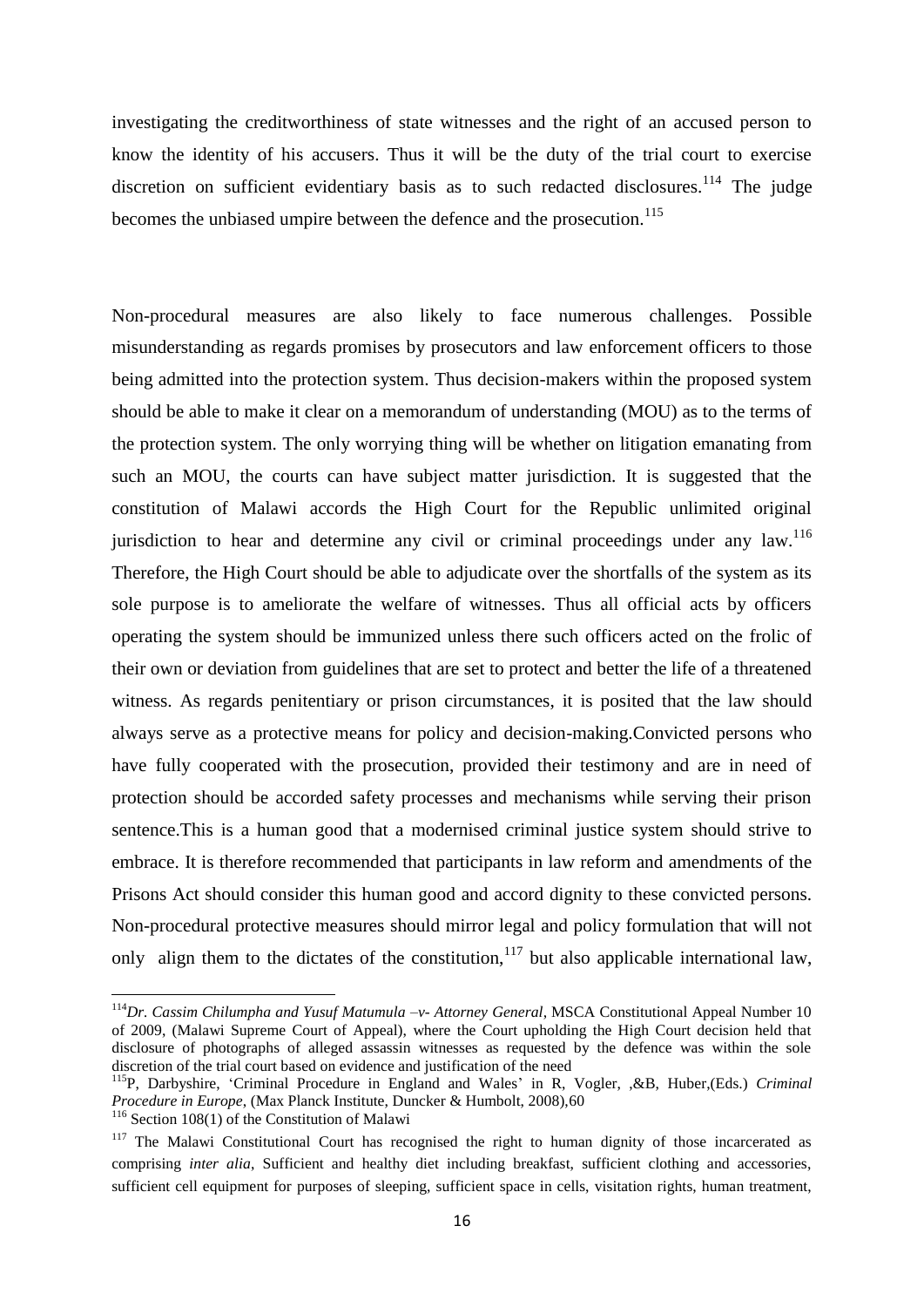principles of administration, governance and modern management of prisons and prisoners.Prison services should be able to process decision-making in a way that recognises the prisoners" special circumstances. Notwithstanding, resource constraints or limitations for a developing country such as Malawi, factor processes should postulate the following: (a) specialised and secure prison section with specialised guards and surveillance for the convicted witnesses;(b) for the sake of psycho-social well-being, protective segregation should only take place in least restrictive setting<sup>118</sup> where such convicted witness should be able to mingle with fellow protected convicts; (c)upon witness agreement to testify, government agency<sup>119</sup>should enter into negations with prison authorities for purposes of implementing non-procedural protective measures; (d) guards should be trained according to international standards and selected with consultations of the responsible protection agency; (e) no inter or intra prison guard changes and transfers should be made without consultation the responsible protection agency; (f) responsible protection agency must maintain direct and regular context with the guards; (g) responsible protection agency must regularly visit the witnesses;<sup>120</sup> (h) Responsible protection agency should monitor any visits to such witnesses.

Malawi should anticipate rectification of skills that are in short supply such as enough psychologists to run the system and properly trained law enforcement officers. By moving towards a modernised criminal justice system, it is only right and proper that such skills should be in abundance. A system cannot run if psychologists who are supposedly entrusted with the health and well-being of the witnesses are in shortfall.<sup>121</sup> Further, lack of skills for those running the system can at times lead to breaches of witness security. Thus it is suggested that for a properly coordinated system to run and protect witnesses, decisionmakers should be able to appreciate the need for refresher trainings so as to keep the officers operating the system with up to date skills as regards operational mechanisms for protecting witnesses and early detection with witness intimidation. It is posited that rectitude and respect among the protected witnesses and its officers can only thrive and advance the cherished

right to communication and access to medical care; *see alsoGable Masangano (suing on his ownbehalf and of all prisoners in Malawi) –v- The Attorney General & Minister of Home Affairs and Internal Security & Commissioner for Prisons*, High Court of Malawi, Constitutional Case No. 15 of 2007 (Unreported), <http://www.malawilii.org/mw/judgment/high-court-general-division/2009/31> (last accessed on 07/07/2015) <sup>118</sup> Schlanger, *Op. Cit*, 1421

<sup>&</sup>lt;sup>119</sup> Directorate of Public Prosecutions (DPP) and Anti-Corruption Bureau (ACB) or a specialised Witness Protection Agency

 $120$  It is up to the protection agency to consider how many times this should be done

<sup>121</sup> Koedam, *Op. Cit*, 361-368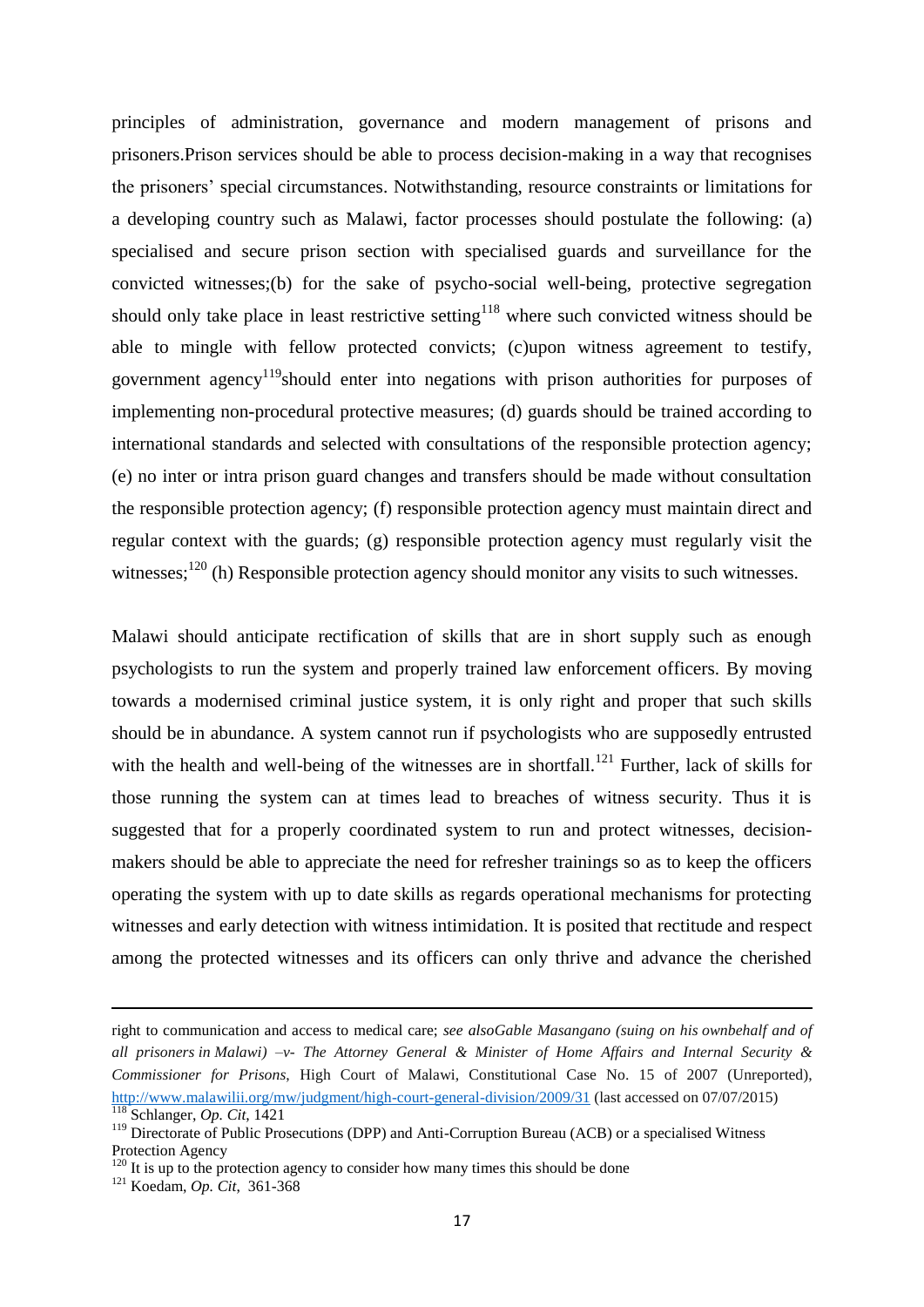goals of Malawi"s criminal justice system if integrity is kept intact. Thus late and ineffectual new documentation for protected witnesses, inadequate employment<sup>122</sup> assistance, inadequate financing or allowances, insensitivity to witness trauma and other psych-social glitches, proper complaint filing procedures within the system, misconduct<sup>123</sup> by protected witnesses while in the system, should be avoided at all cost. The architects of the system should be able to devise a mechanism that allows for the smooth running of the protective measures. This is the only way protected witnesses can remain confident and cherish their dignity.

#### **4.0 CONCLUSION**

It is proposed that the discussed challenges should be viewed as an ongoing concern for the proposed witness protection system involving innovative techniques that will continuously aim at achieving a workable system. Growing menace to intimidation and witness safety cannot be tolerated.<sup>124</sup> Modernising criminal justice system by establishing witness protection programs has been one way of ridding such menaces<sup>125</sup>with the option of relocating witnesses with crucial evidence involving serious and organised crime who are facing danger from the accused and their associates.<sup>126</sup> With the rise in serious and organised crime mainly involving corruption in Malawi, there is need to seriously consider witness protective measures. There may be need to establish a unit that would run the system with well-structured and strategic gate-keepers as decision-makers guaranteeing tactical<sup>127</sup> roles on admission, relocation, housing and pyscho-social welfare.<sup>128</sup> Such protected witnesses will have to make an informed decision by signing an MOU confirming cooperation and setting out assistance expected. Thus policy and decision-making on financial costs will likely have a huge bearing on the witness and his or her family responsibilities, witness standard of living, changing nature of threats and how quickly they settle in new communities.<sup>129</sup> Relocation will possibly

 $122$  It is trite that many criminals involved in serious or organised crime lack legitimate job skills. Further, considering how small and crammed-up Malawi economy is, highly skilled, highly educated or formerly highly salaried persons or those in responsible positions are likely to find it difficult to get alternative proper jobs

<sup>&</sup>lt;sup>123</sup> Witnesses who misbehave or commit crimes while on the protection system should be thrown out. The decision-makers should be able to make decisions regarding enforcement of child custody, alimony, debt. It is their duty to protect the community from those within the system.

<sup>&</sup>lt;sup>124</sup>I, Greig, 'The Growing Menace of Witness Intimidation: Terrorist Intimidation and threats to witnesses', (1994) 4(4) Journal of International Security, 153-158

<sup>125</sup>N, Fyfe, & H, Mckay, *Op. Cit*,.79; N, Fyfe, , & Mckay., *Op. Cit*, 284

<sup>&</sup>lt;sup>126</sup>N, Fyfe, ,&H, McKay, 'Police Protection of Intimidated Witnesses: A Study of the Strathclyde Police Witness Protection Programme', (2000) 10(3) Policing and Society: An International Journal of Research and Policy, 280-283

 $127$  Objectively verified threat assessment

<sup>128</sup>Fyfe & McKay, *Op. Cit*, 283-284

<sup>&</sup>lt;sup>129</sup>N, Fyfe, ,&J, Sheptycki, 'International Trends in the Facilitation of Witness Co-operation in Organised Crime Cases", (2006) 3(3) European Journal of Criminology, 331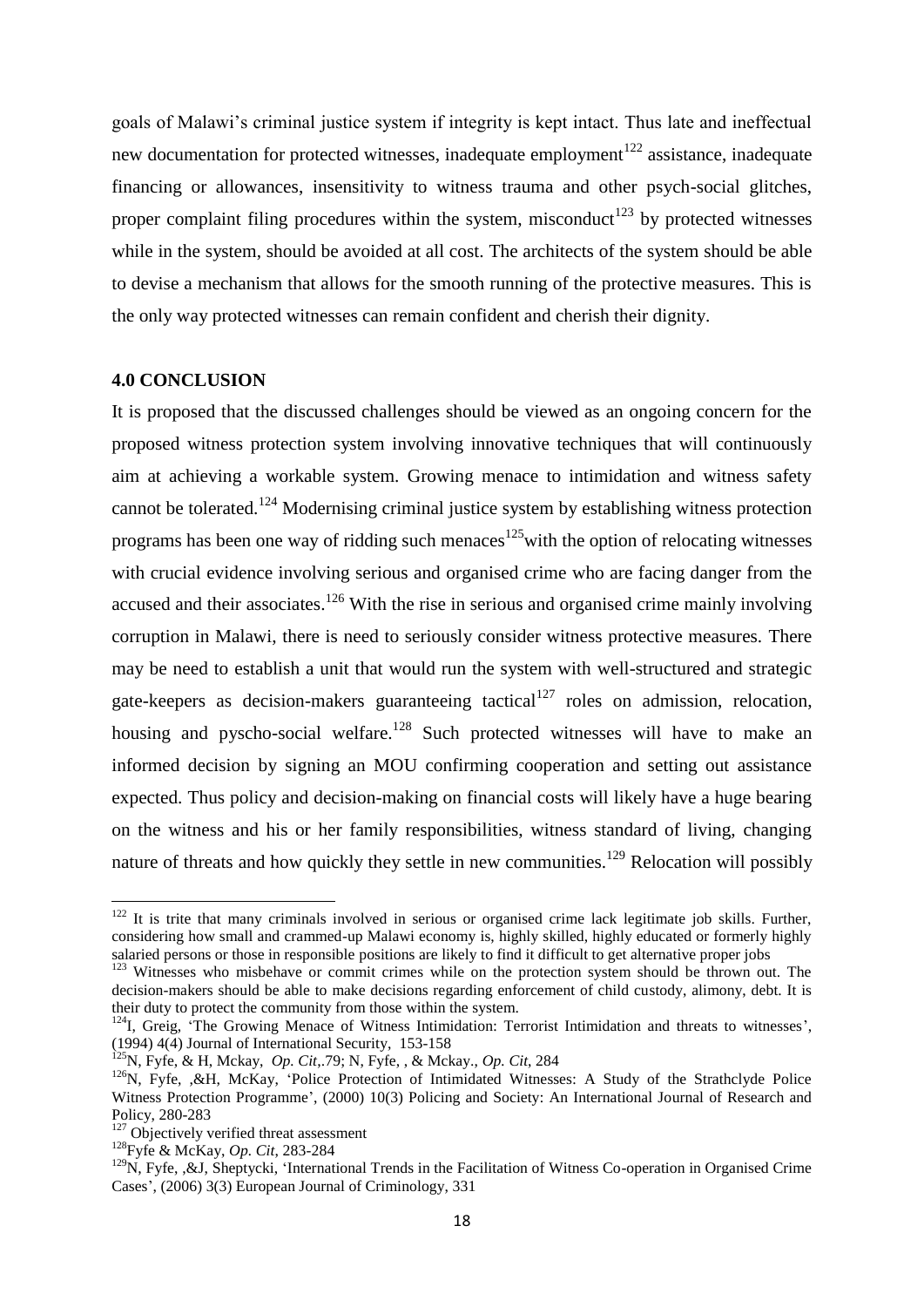leave witnesses apprehensive.<sup>130</sup> Sufficient numbers with proper skills will psychologically help ease the tension. Thus witnesses should be accorded the dignity and consistent protection that involves accountability measures through reports. Being an adversarial system,  $^{131}$  it is only logical for due regard to the accused person's rights  $^{132}$  through crossexamination be allowable.<sup>133</sup> For the system to be a success, there should be proper mechanisms for accountability of resources and operations as regards the system.<sup>134</sup> These reports should include relocations of protected witnesses as a critical point to the system.<sup>135</sup> Foreign citizens<sup>136</sup> and large families though a costly effort have to be included within the system. Efforts need to be made to ensure that the system is not marred with criminal recidivism<sup>137</sup> from previously career criminals.<sup>138</sup> From the above discussion, it is concluded that modernising Malawi"s criminal justice system by incorporating witness protection system will immensely advance the fight against serious and organised crime in the country. Appropriate measures need to be taken to protect the safety, physical and psychological wellbeing, dignity and privacy of witnesses through security arrangements, counselling and assistance. This is one of the core symbols that should define a modernised criminal justice system. The pertinent social context Malawi should bear in mind decision process<sup>139</sup> that is aimed at goal clarification of fighting serious and organised crime, trend description of the country has previously grappled with serious and organised crime, examining conditions in which such fights have been operationalised, projection of future developments and policy alternatives designed to maximize the goal values of the nation. It is thus summed up that establishing witness protection system will go a long way in contributing to the fight.

<sup>&</sup>lt;sup>130</sup>N, Fyfe, &J, Sheptychi, 'Facilitating Witness Co-operation in Organised Crime Cases: An International  $Review'$ , Home Office Online Report  $27/05$ ,  $(2005)$ ,  $27$ , [http://tna.europarchive.org/20100413151441/http://www.homeoffice.gov.uk/rds/pdfs05/rdsolr2705.pdf,](http://tna.europarchive.org/20100413151441/http:/www.homeoffice.gov.uk/rds/pdfs05/rdsolr2705.pdf),

accessed on 18 April 2014

<sup>131</sup>F, Nargorcka,*et.al*, "Stranded Between Partisanship and the Truth–A Comparative Analysis of Legal Ethics in the Adversarial and Inquisitorial Systems of Justice", (2005) 29 Melbourne University Law Review,449

<sup>&</sup>lt;sup>132</sup>C.A, Adams, 'White-Collar Crime: Fourth Survey of Law, Substantive Crimes, Witness Tampering', (1987) 24 American Criminal Law Review, 755–756

<sup>&</sup>lt;sup>133</sup>W.H, Jeffress, 'The New Federal Witness Tampering Statute', (1984) 22 American Criminal Law Review, 17 <sup>134</sup>F, Allum, & N, Fyfe, 'Developments in State Witness Protection Programmes: Italian Experience in an International Comparative Perspective', (2008) 2(1) Policing, 98

<sup>&</sup>lt;sup>135</sup>N, R, Fyfe, *et.al*, 'Witness Intimidation, Forced Migration and Resettlement: A British Case Study', (2000) 25(1) Transactions of the Institute of Geographers,85-86

<sup>&</sup>lt;sup>136</sup>T, Abdel-Monem, 'Foreign Nationals in the United States Witness Security Program: A Remedy for Every Wrong?", (2003) 40American Criminal Law Review,1250-1255

<sup>137</sup>P, J, P, Tak, "Deals with Criminals: Supergrasses, Crown Witnesses and *Pentiti*," (1997) 5(1) European Journal of Crime, Criminal Law and Criminal Justice,18-19

<sup>&</sup>lt;sup>138</sup> A. J. Schreiber, 'Dealing With The Devil: An Examination of the FBI's Troubled Relationship With its Confidential Informants", (2000-2001) 34 Columbia Journal of Law and Social Problems, 321-337

<sup>&</sup>lt;sup>139</sup>M, McDougal, &H, Lasswell, 'Jurisprudence in Policy-Oriented Perspective', (1966-1967) 19 University of Florida Law Review, 486